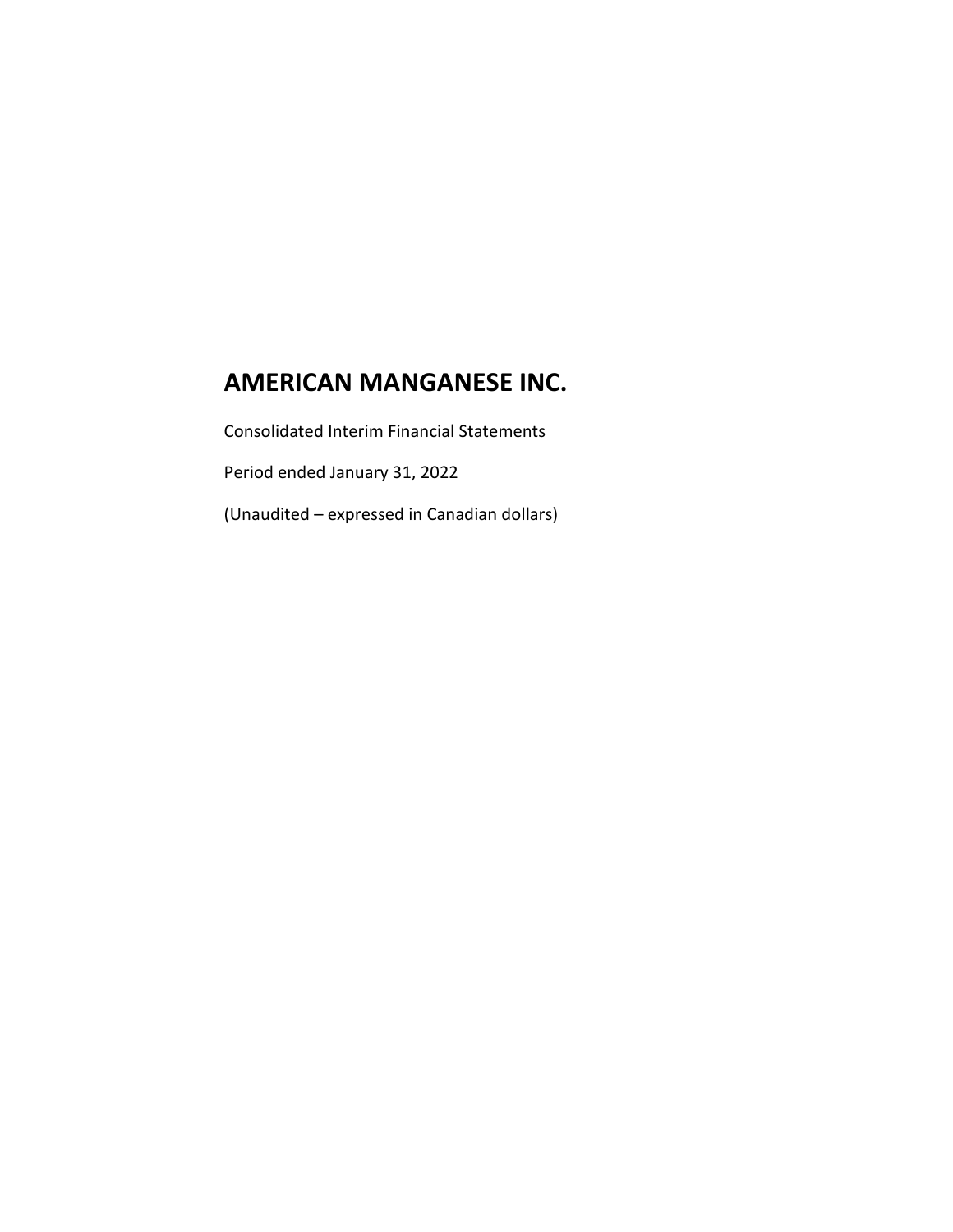### **NOTICE OF NO AUDITOR REVIEW OF CONDENSED CONSOLIDATED INTERIM FINANCIAL STATEMENTS**

In accordance with National Instrument 51-102 Part 4, subsections 4.3(3)(a), if an auditor has not performed a review of these condensed consolidated interim financial statements, they must be accompanied by a notice indicating that these condensed consolidated interim financial statements have not been reviewed by an auditor.

The accompanying unaudited condensed consolidated interim financial statements of the Company have been prepared by and are the responsibility of the Company's management.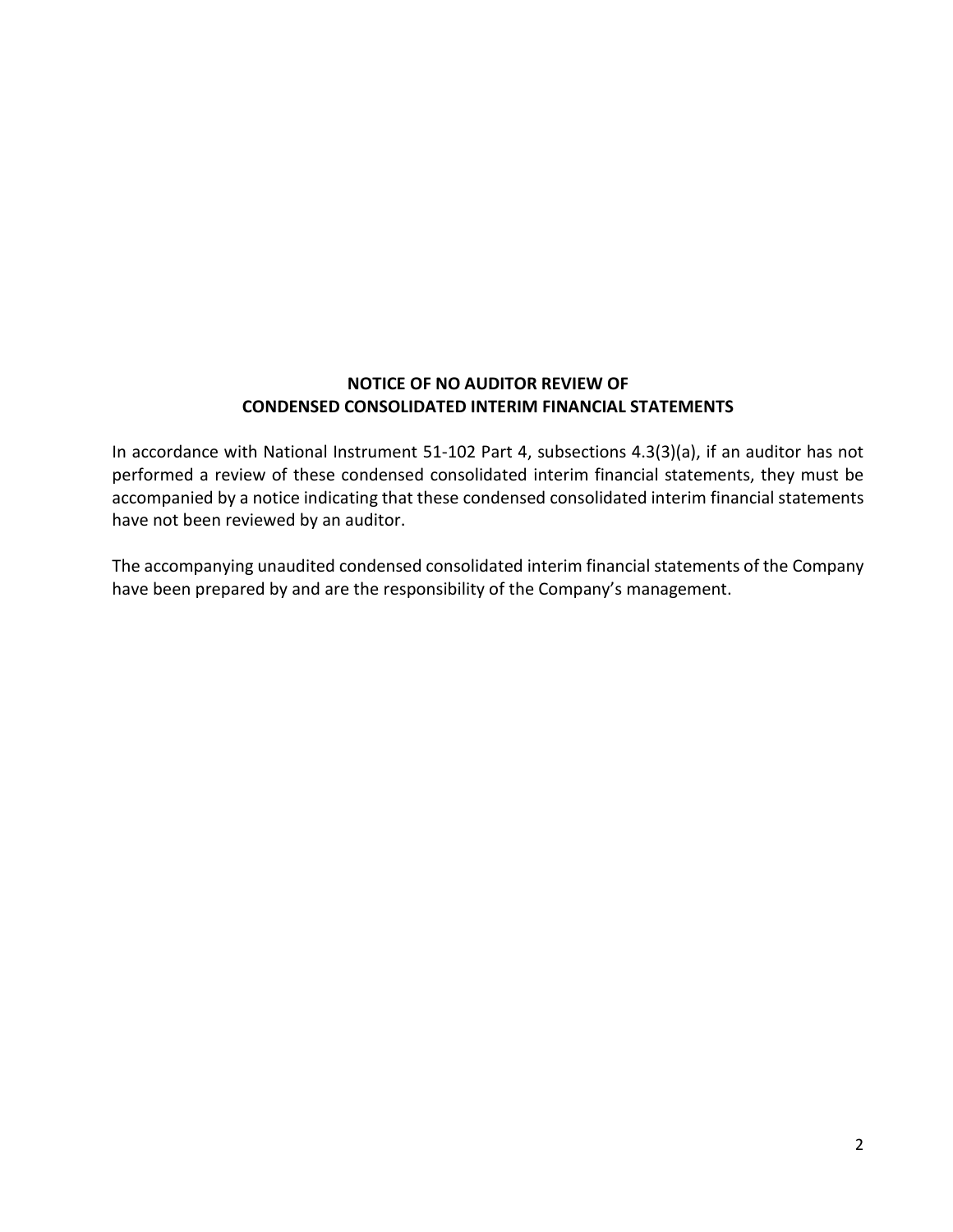Consolidated Interim Statements of Financial Position As at January 31, 2022 and July 31, 2021 (Expressed in Canadian dollars unless specifically indicated otherwise)

|                                                   | <b>January 31, 2022</b> | July 31, 2021   |
|---------------------------------------------------|-------------------------|-----------------|
|                                                   |                         |                 |
| <b>Assets</b>                                     |                         |                 |
| <b>Current</b>                                    |                         |                 |
| Cash (Note 4)                                     | \$<br>23,308,265        | \$<br>5,905,644 |
| Restricted cash equivalents (Note 4)              | 23,000                  | 23,000          |
| Amounts receivable (Note 5)                       | 111,165                 | 119,219         |
| Prepaid expenses and advances                     | 80,312                  | 792,449         |
|                                                   | 23,522,742              | 6,840,312       |
| Non-current                                       |                         |                 |
| <b>Reclamation deposits</b>                       | 46,682                  | 41,416          |
| Exploration and evaluation assets (Note 7)        | 664,169                 | 561,964         |
| <b>Total assets</b>                               | \$<br>24,233,593        | \$<br>7,443,692 |
|                                                   |                         |                 |
| <b>Liabilities</b>                                |                         |                 |
| <b>Current</b>                                    |                         |                 |
| Accounts payable and accrued liabilities (Note 5) | \$<br>33,442            | \$<br>545,271   |
|                                                   |                         |                 |
| <b>Equity</b>                                     |                         |                 |
| Share capital (Note 8)                            | 58,659,432              | 39,202,150      |
| Share-based payments reserve (Note 8)             | 22,545,495              | 17,153,390      |
| Warrants reserve (Note 8)                         | 5,146,598               | 4,422,363       |
| Deficit                                           | (62, 151, 374)          | (53,879,482)    |
| <b>Total equity</b>                               | 24,200,151              | 6,898,421       |
| <b>Total liabilities and equity</b>               | \$<br>24,233,593        | \$<br>7,443,692 |

Nature and Continuance of Operations (Note 1) Subsequent events (Note 14)

#### **Approved on behalf of the Board of Directors and authorized for issue on April 1,2022**

| Larry W. Reaugh | Director | Norman L. Tribe | Director |
|-----------------|----------|-----------------|----------|
|                 |          |                 |          |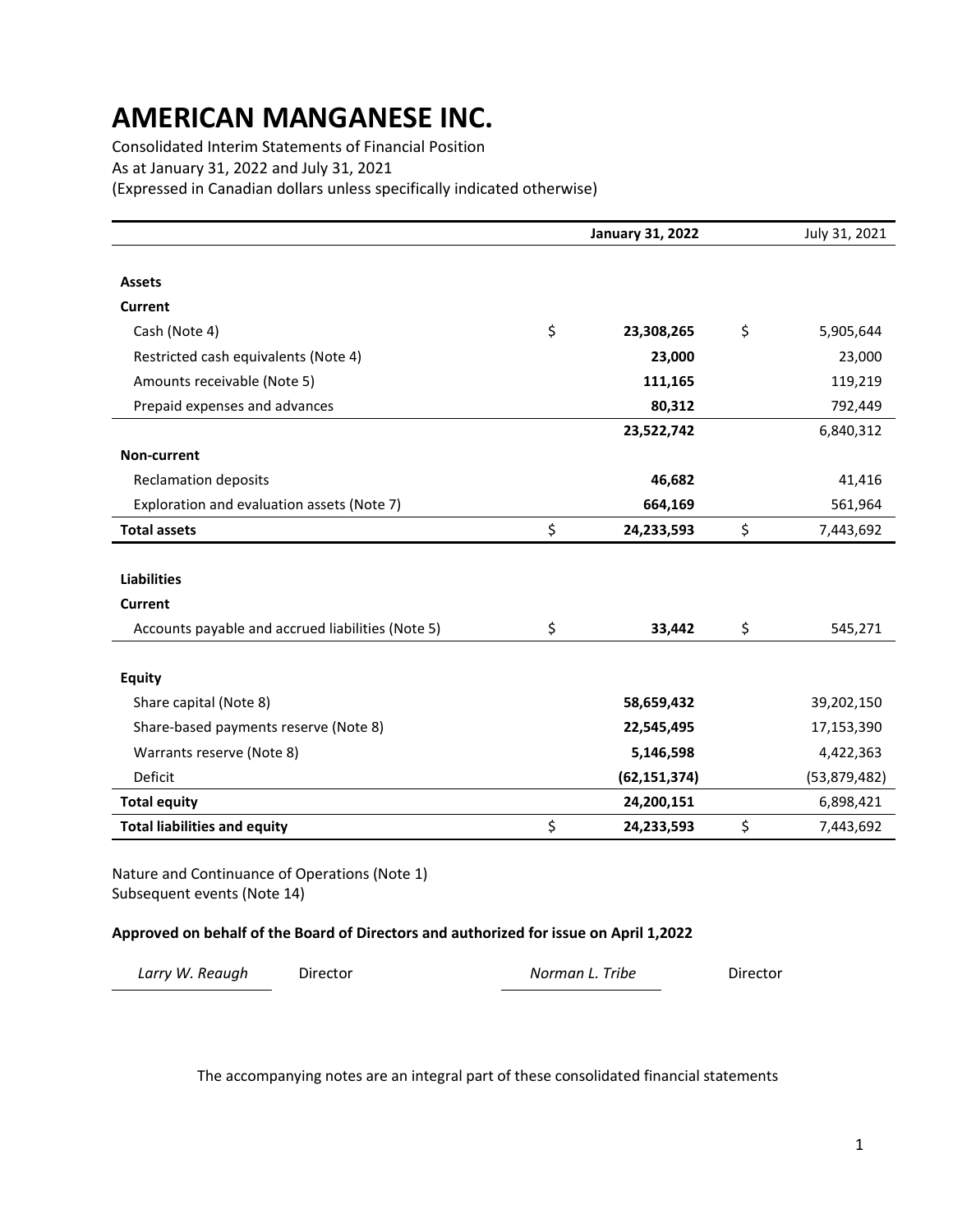Consolidated Interim Statements of Comprehensive Income (Loss) For the three and six-month period ended January 31, 2022 and 2021 (Expressed in Canadian dollars unless specifically indicated otherwise)

|                                                                                                       |                              | Six months ended<br>January 31 |                              | Three months ended<br>January 31 |
|-------------------------------------------------------------------------------------------------------|------------------------------|--------------------------------|------------------------------|----------------------------------|
|                                                                                                       | 2022                         | 2021                           | 2022                         | 2021                             |
| <b>Expenses</b>                                                                                       |                              |                                |                              |                                  |
| Administration (Note 9)                                                                               | \$<br>8,524,119              | \$<br>1,314,854                | \$<br>4,181,838              | \$<br>590,243                    |
| Loss from operations                                                                                  | (8,524,119)                  | (1,314,854)                    | (4, 181, 838)                | (590, 243)                       |
| Finance income                                                                                        | 15,648                       | 58                             | 15,599                       |                                  |
| Foreign exchange loss                                                                                 | 31,776                       | 210                            | 28,033                       | (3, 455)                         |
| Government grants received                                                                            | 204,803                      | 74,135                         | 38,884                       | 62,146                           |
| Net loss for the period                                                                               | (8, 271, 892)                | (1,240,451)                    | (4,099,322)                  | (531, 552)                       |
| Other comprehensive income<br>Foreign currency gain on translation of<br>subsidiary                   | \$                           | \$<br>6,771                    | \$                           | \$<br>6,477                      |
| Other comprehensive income for the period                                                             |                              | 6,771                          |                              | 6,771                            |
| Total comprehensive loss for the period                                                               | (8, 271, 892)                | (1, 233, 680)                  | (4,099,322)                  | (524, 781)                       |
| <b>Basic and diluted loss per share</b><br>Weighted average shares outstanding<br>(basic and diluted) | \$<br>(0.035)<br>233,500,182 | \$<br>(0.00)<br>186,551,634    | \$<br>(0.017)<br>233,500,182 | \$<br>(0.00)<br>186,551,634      |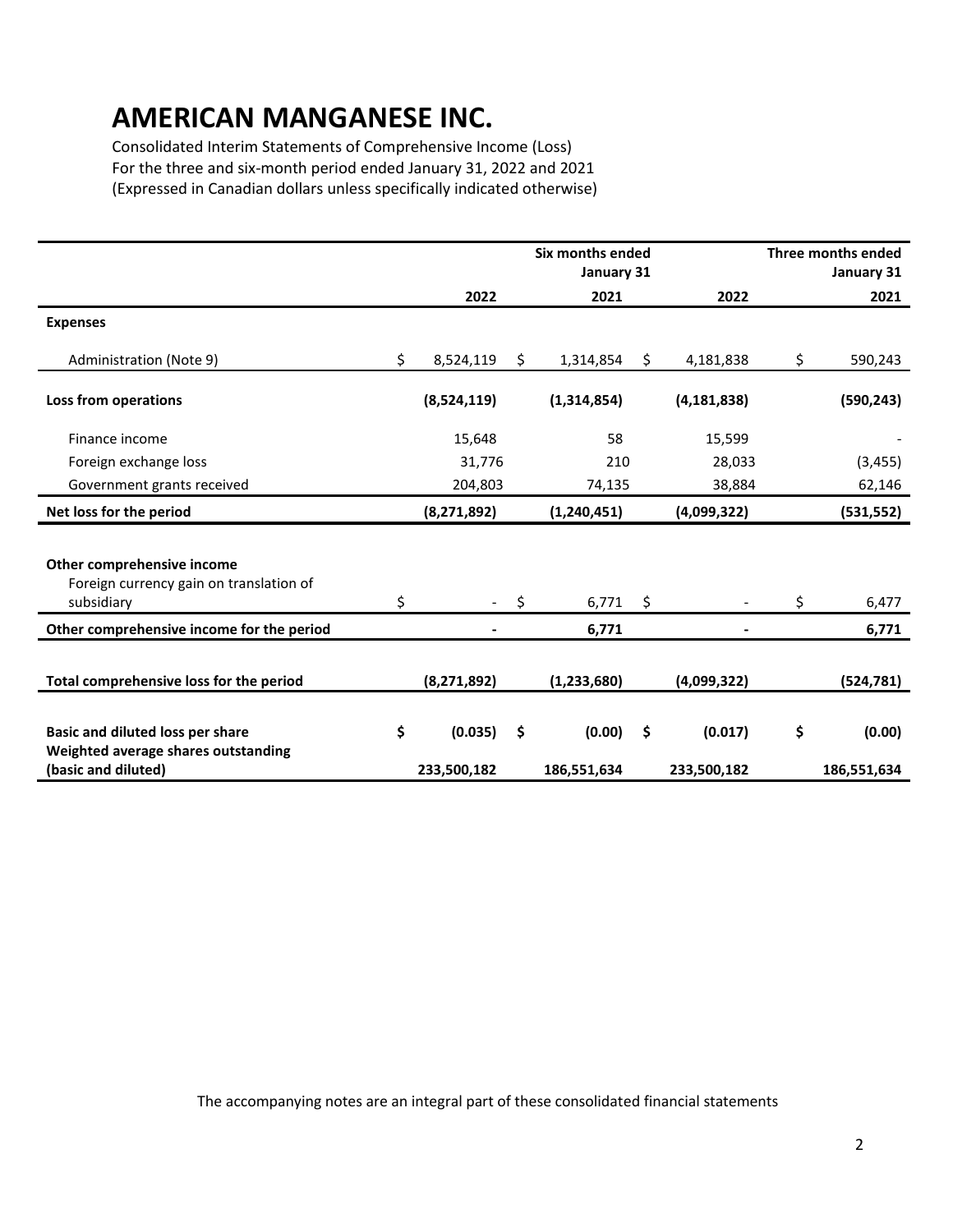Consolidated Interim Statements of Changes in Equity For the six-month period ended January 31, 2022 and 2021 (Expressed in Canadian dollars unless specifically indicated otherwise)

|                                                               |                         |     |               |                          |     |             |     |              |                     | Accumulated   |                |                     |
|---------------------------------------------------------------|-------------------------|-----|---------------|--------------------------|-----|-------------|-----|--------------|---------------------|---------------|----------------|---------------------|
|                                                               |                         |     |               |                          |     | Share-based |     |              |                     | other         |                |                     |
|                                                               |                         |     |               |                          |     | payments    |     | Warrants     |                     | comprehensive |                |                     |
|                                                               | <b>Number of shares</b> |     | Share capital | <b>Prepaid share</b>     |     | reserve     |     | reserve      | <b>Deficit</b>      | income (loss) |                |                     |
|                                                               | (Note 8)                |     | (Note 8)      | subscriptions            |     | (Note 8)    |     | (Note 8)     | (Note 9)            | (Note 7(c))   |                | <b>Total equity</b> |
| <b>Balance, July 31, 2020</b>                                 | 180,736,228             | - Ś | 29,060,554 \$ |                          | \$  | 6,641,619   | - S | 5,830,493 \$ | $(40,815,326)$ \$   |               | Ŝ.             | 717,340             |
| Share-based payments                                          |                         |     |               |                          |     | 541,545     |     |              |                     |               |                | 541,545             |
| Issued pursuant to private placements                         | 8,235,770               |     | 1,667,994     |                          |     |             |     |              |                     |               |                | 1,667,994           |
| Cost of share issuance                                        |                         |     | (59, 639)     |                          |     |             |     |              |                     |               |                | (59, 639)           |
| Warrants issued with private placement                        |                         |     | (519, 429)    |                          |     |             |     | 519,429      |                     |               |                |                     |
| Issued pursuant to options exercised                          | 5,610,000               |     | 951,613       |                          |     | (400, 713)  |     |              |                     |               |                | 550,900             |
| Issued pursuant to warrants exercised                         | 3,166,107               |     | 1,370,055     |                          |     |             |     | (541, 838)   |                     |               |                | 828,217             |
| Prepaid share subscriptions                                   |                         |     |               | 183,879                  |     |             |     |              |                     |               |                | 183,879             |
| Net loss for the period                                       |                         |     |               |                          |     |             |     |              | (1,240,451)         | 6,771         |                | (1, 233, 680)       |
| Balance, January 31, 2021                                     | 197,748,105             |     | 32,471,148 -  | 183,879                  |     | 6,782,451 - |     | 5,808,084 -  | $(42,055,777)$ -    | 6,771         | $\sim$         | 3,196,556           |
| Share-based payments                                          |                         |     |               |                          |     | 10,841,777  |     |              |                     |               |                | 10,841,777          |
| Issued pursuant to private placements                         |                         |     |               |                          |     |             |     |              |                     |               |                |                     |
| Cost of share issuance                                        |                         |     | (8, 760)      |                          |     |             |     |              |                     |               |                | (8, 760)            |
| Warrants issued with private placement                        |                         |     | 96,615        |                          |     |             |     | (96, 615)    |                     |               |                |                     |
| Issued pursuant to options exercised                          | 3,264,400               |     | 1,024,862     |                          |     | (470, 838)  |     |              |                     |               |                | 554,024             |
| Issued pursuant to warrants exercised                         | 16,905,938              |     | 5,885,348     |                          |     |             |     | (1,556,169)  |                     |               |                | 4,329,179           |
| Prepaid share subscriptions                                   |                         |     |               | (183, 879)               |     |             |     |              |                     |               |                | (183, 879)          |
| Reclassification pursuant to extension of warrant expiry date |                         |     | (267,063)     |                          |     |             |     | 267,063      |                     |               |                |                     |
| Net loss for the period                                       |                         |     |               |                          |     |             |     |              | (11,823,705)        | (6, 771)      |                | (11,830,476)        |
| Balance, July 31, 2021                                        | 217,918,443             |     | 39,202,150 -  | $\sim$ $\sim$            |     | 17,153,390  |     | 4,422,363    | $(53,879,482)$ -    |               | $\sim$ $ \sim$ | 6,898,421           |
| Share-based payments                                          |                         |     |               |                          |     | 5,949,790   |     |              |                     |               |                | 5,949,790           |
| Issued pursuant to private placements                         | 20,000,000              |     | 20,000,000    |                          |     |             |     |              |                     |               |                | 20,000,000          |
| Cost of share issuance                                        |                         |     | (1,972,819)   |                          |     |             |     | 128,968      |                     |               |                | (1,843,851)         |
| Warrants issued with private placement                        |                         |     | (1,039,026)   |                          |     |             |     | 1,039,026    |                     |               |                |                     |
| Issued pursuant to options exercised                          | 3,135,300               |     | 1,156,692     |                          |     | (557, 685)  |     |              |                     |               |                | 599,007             |
| Issued pursuant to warrants exercised                         | 3,840,287               |     | 1,312,434     |                          |     |             |     | (443, 759)   |                     |               |                | 868,676             |
| Net loss for the period                                       |                         |     |               |                          |     |             |     |              | (8, 271, 892)       |               |                | (8, 271, 892)       |
| Balance January 31, 2022                                      | 244,894,030             | -S  | 58,659,432 \$ | $\overline{\phantom{a}}$ | -\$ | 22,545,495  | - S | 5,146,598 \$ | $(62, 151, 374)$ \$ |               | $-5$           | 24,200,151          |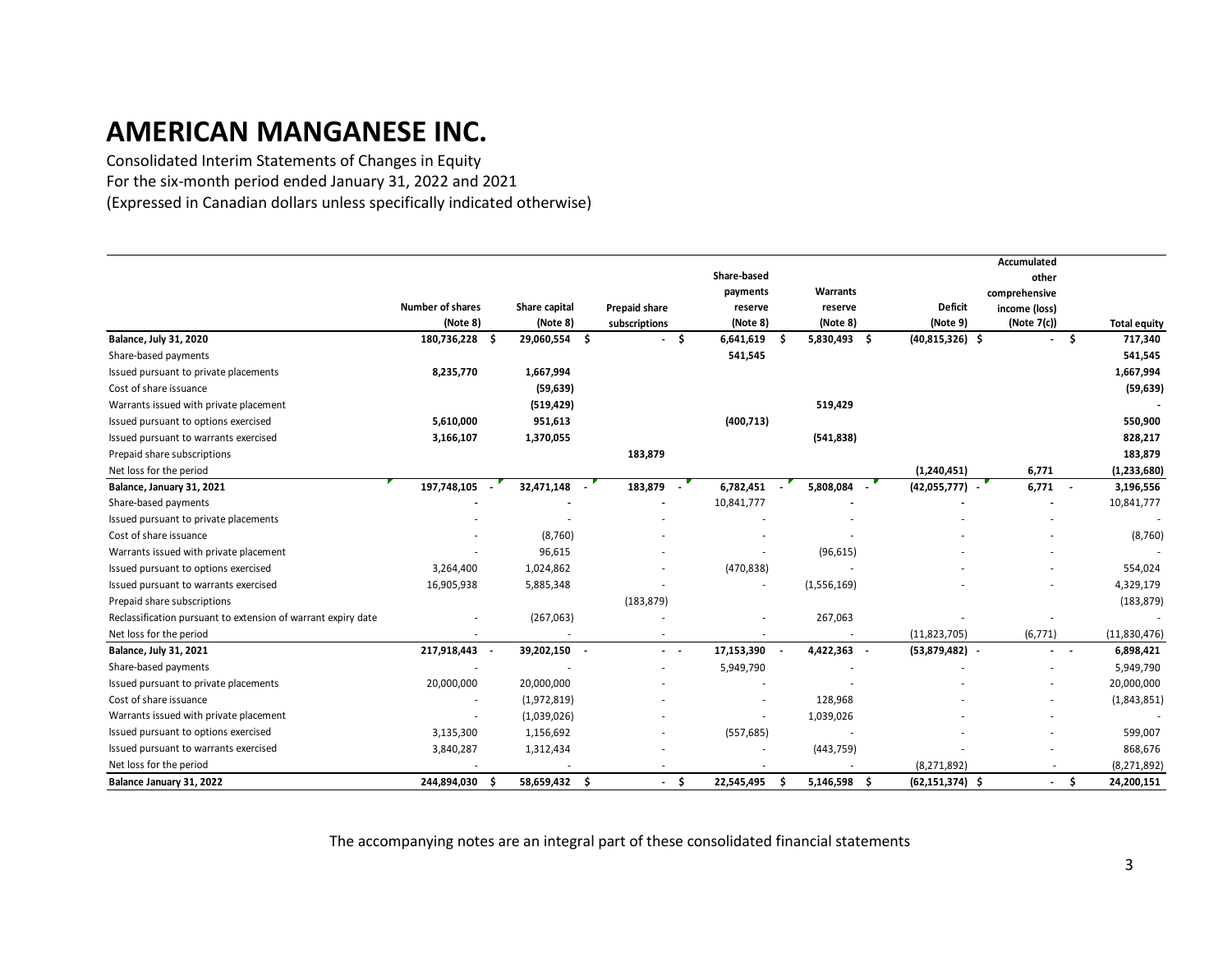Consolidated Interim Statements of Cash Flows

For the six-month period ended January 31, 2022 and 2021

(Expressed in Canadian dollars unless specifically indicated otherwise)

|                                                                      | 2022                       | 2021        |
|----------------------------------------------------------------------|----------------------------|-------------|
| Cash flows from (used in) operating activities                       |                            |             |
| Net income (loss) for the period                                     | \$<br>(8, 271, 892)<br>-\$ | (1,240,451) |
| Add items not affecting cash                                         |                            |             |
| Share-based payments                                                 | 5,949,790                  | 541,545     |
| Net changes in non-cash working capital items related to operations: |                            |             |
| Amounts receivable                                                   | 8,054                      | (51,002)    |
| Due from related parties                                             |                            | 6,994       |
| Prepaid expenses                                                     | (32, 863)                  | (39,047)    |
| Projaect advance                                                     | 745,000                    |             |
| Accounts payable and accrued liabilities                             | (511, 828)                 | (42, 872)   |
| Net cash used in operating activities                                | (2, 113, 739)              | (824, 833)  |
| Cash flows from (used in) investing activities                       |                            |             |
| <b>Reclamation bond</b>                                              | (4,700)                    |             |
| Exploration and evaluation expenditures                              | (102, 204)                 | (23, 255)   |
| Net cash used in investing activities                                | (106, 904)                 | (23, 255)   |
| Cash flows from financing activities                                 |                            |             |
| Advances to related parties                                          |                            | (28, 295)   |
| Net proceeds from issuance of shares                                 | 19,623,830                 | 2,987,472   |
| Prepaid share subscriptions                                          |                            | 183,879     |
| Net cash from financing activities                                   | 19,623,830                 | 3,143,056   |
| Effect of foreign exchange rates on cash and cash equivalents        | (566)                      | (105)       |
| Decrease in cash and cash equivalents                                | 17,402,621                 | 2,294,863   |
| Cash and cash equivalents, beginning of period                       | 5,928,644                  | 279,949     |
| Cash and cash equivalents, end of period                             | \$<br>\$<br>23,331,265     | 2,574,812   |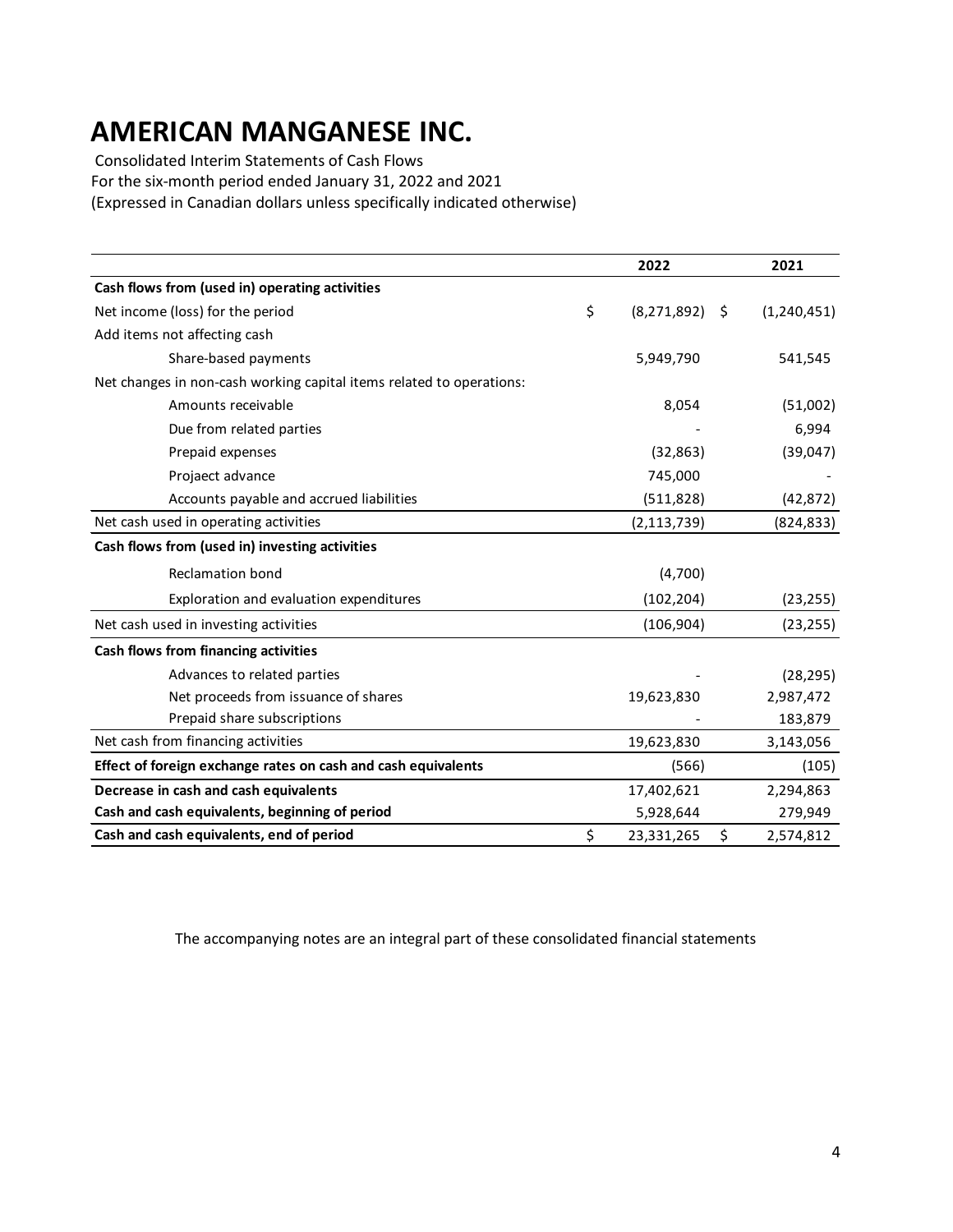Notes to the Consolidated Interim Financial Statements For the three and six-month period ended January 31, 2022 (Expressed in Canadian dollars unless specifically indicated otherwise)

#### **1. Nature and Continuance of Operations**

American Manganese Inc. (the "Company") was incorporated under the laws of British Columbia on July 8, 1987, and is a publicly-traded company with its shares listed on the TSX Venture Exchange trading under the symbol "AMY". The Company is principally engaged in the acquisition, exploration and development of interests in mineral resource projects in British Columbia, Canada and Arizona, USA. To date, the Company has not generated any revenues and is considered to be in the exploration stage.

The address of the Company's corporate office and principal place of business is Unit  $2 - 1794255$ <sup>th</sup> Avenue, Surrey, British Columbia, Canada, V3S 6C8.

These consolidated interim financial statements comprise the financial statements of American Manganese Inc. and its wholly-owned subsidiary, Rocher Manganese Inc. ("RMI"), incorporated in the state of Arizona, USA.

The business of exploring and developing mineral resource properties involves a high degree of risk, and there can be no assurance that planned exploration and development programs will result in profitable mining operations. The recoverability of amounts shown for capitalized exploration and development costs is dependent on the ability of the Company to obtain necessary financing to complete the development and future profitable production or, alternatively, upon disposition of such properties at a profit. Changes in future conditions could require material write-downs of the carrying values of exploration and evaluation interests.

Although the Company has taken steps to verify title to mineral properties in which it has an interest, in accordance with industry standards for the current stage of exploration of such properties, these procedures do not guarantee the Company's title. Property title may be subject to unregistered prior agreements or transfers and may be affected by undetected defects.

Management estimates that the Company will have adequate funds to meet its current corporate, administrative and other obligations for the forthcoming 12-month period. The Company has financed its exploration and research and development activities and operations through equity issuances and expects to continue to do so to the extent such instruments are issuable under terms acceptable to the Company and until such time as its operations provide positive cash flows. However, while, the Company has been successful in raising financing in the past, there is no guarantee that it will be able to do so in the future.

|                                            | <b>January 31, 2022</b> | July 31, 2021 |
|--------------------------------------------|-------------------------|---------------|
| Comprehensive income (loss) for the period | (8,271,892)             | (13,064,156)  |
| Deficit                                    | (62, 151, 374)          | (53,879,482)  |
| Working capital                            | 23,489,300              | 6,295,041     |

As of January 31, 2022, and July 31, 2021, the Company reported the following:

These factors indicate the existence of a material uncertainty which may cast significant doubt about the Company's ability to continue operating as a going concern. If the going concern assumption is not appropriate for these financial statements, then potentially material adjustments may be necessary to the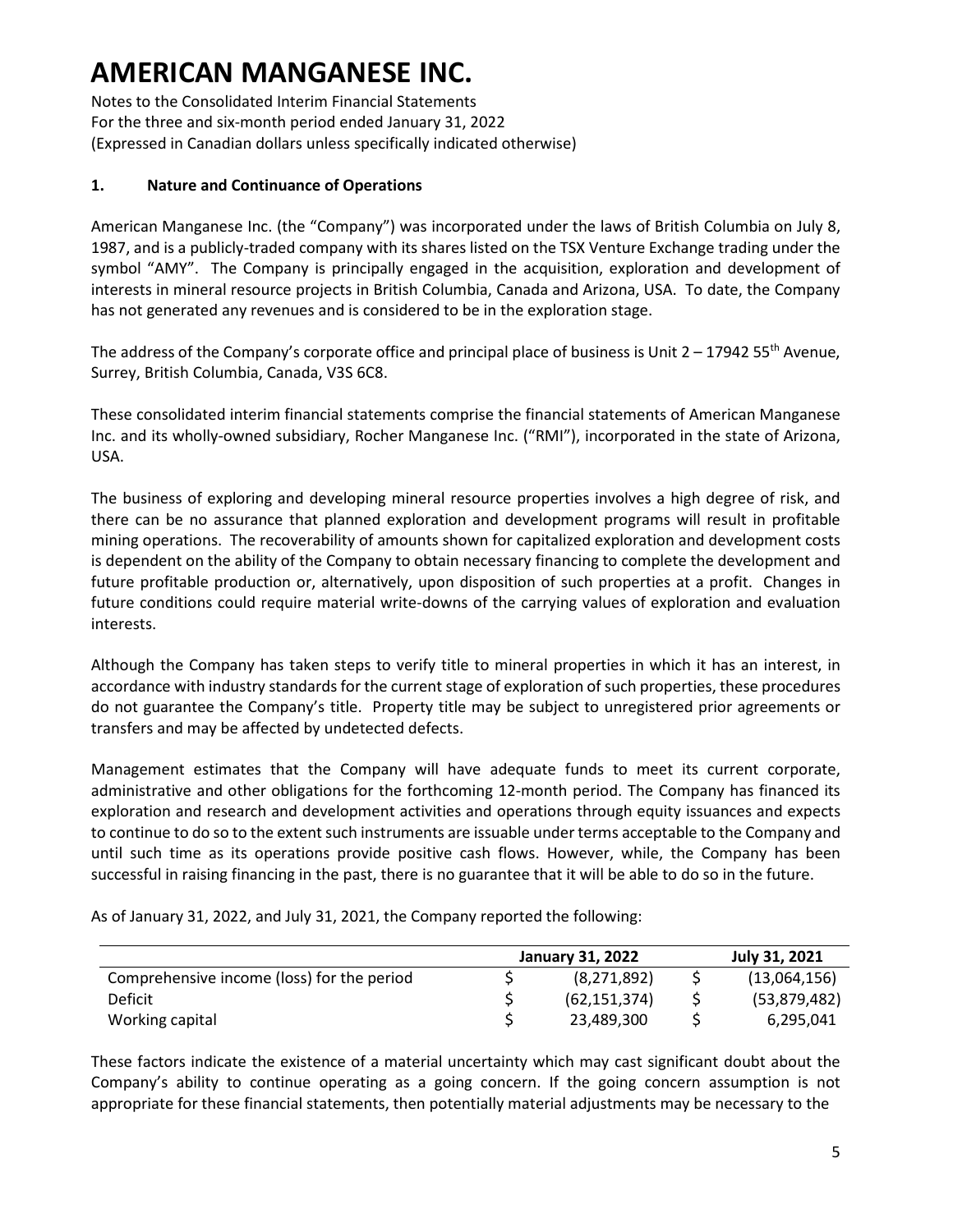Notes to the Consolidated Interim Financial Statements For the three and six-month period ended January 31, 2022 (Expressed in Canadian dollars unless specifically indicated otherwise)

### **1. Nature and Continuance of Operations (continued)**

carrying values of assets and liabilities, the reported expenses and the statement of financial position classifications used.

#### **2. Basis of Presentation**

### **a) Statement of compliance**

These consolidated interim financial statements were authorized for issue by the Board of Directors on April 1, 2022 and have been prepared in accordance with and in full compliance with the International Financial Reporting Standards ("IFRS") issued by the International Accounting Standards Board ("IASB").

These consolidated interim financial statements are stated in Canadian dollars and were prepared under the historical cost convention, except for share-based payment transactions (Note 8(e)).

### **b) Functional and presentation currency**

These consolidated interim financial statements are presented in Canadian dollars, which is the parent Company's functional currency, and the currency of the primary economic environment in which the entity operates (the "functional currency"). Prior to July 31, 2020, the functional currency of the Company's subsidiary, RMI, was the United States dollar ("USD"). The accounts of the subsidiary are translated to the Canadian dollar for reporting purposes.

Effective July 31, 2020, the Company has assessed the current functional currency of RMI to be the Canadian dollar. Accordingly, the Company now recognizes in current income its foreign exchange translation gains and losses.

Refer also to Note 3(b).

### **c) Critical accounting estimates and judgments**

The preparation of financial statements requires management to make judgments, estimates and assumptions that affect the application of policies and reported amounts of assets, liabilities and contingent liabilities as at the date of the consolidated financial statements, and the reported amount of revenues and expenses during the reporting period. Estimates and judgments are continuously evaluated and are based on management's experience and other factors, including expectations of future events that are believed to be reasonable under the circumstances. Actual results may differ from these estimates.

#### *Key sources of estimation uncertainty*

The key sources of estimation uncertainty that have a significant risk of causing material adjustment to the amounts recognized in the consolidated financial statements are as follows: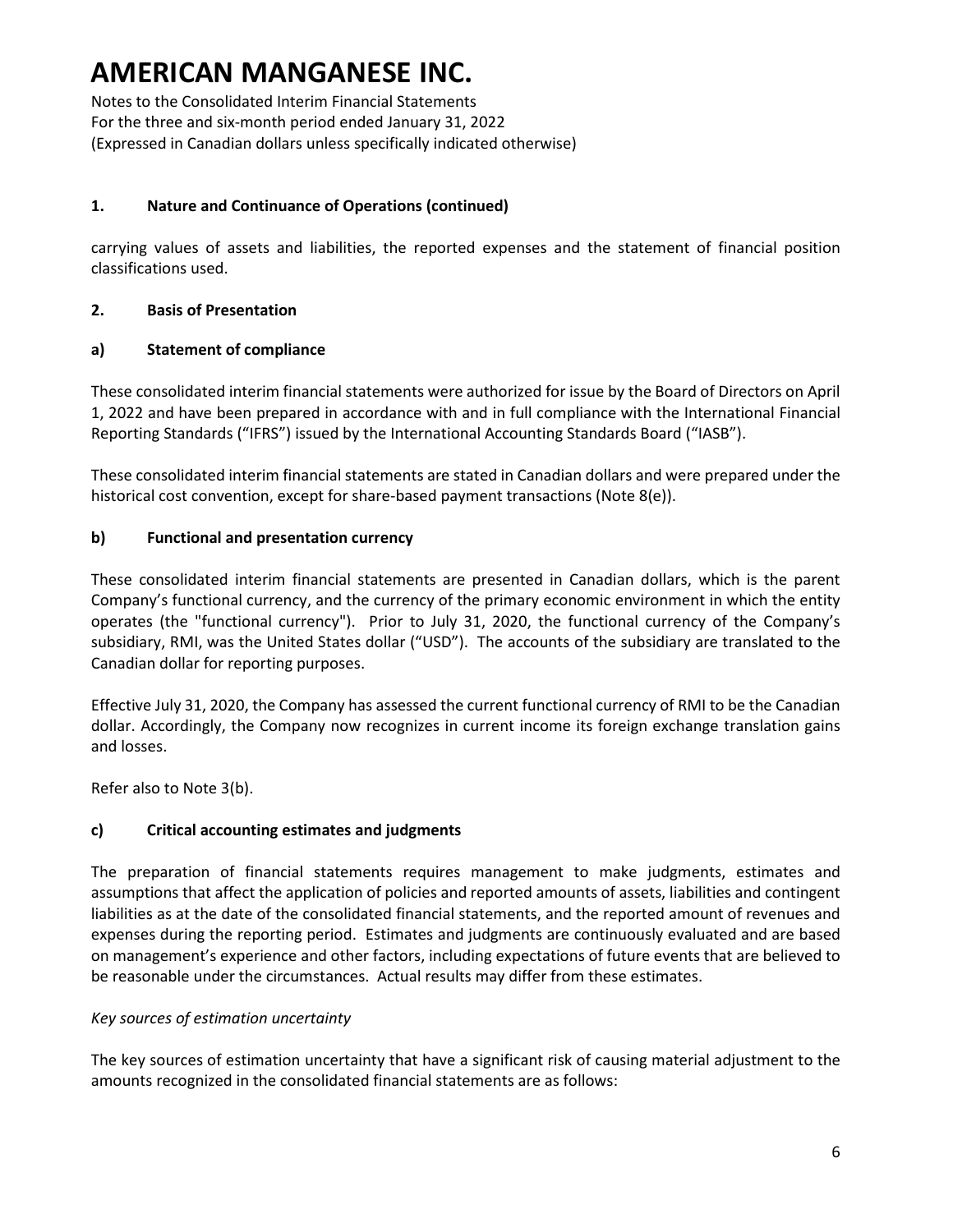Notes to the Consolidated Interim Financial Statements For the three and six-month period ended January 31, 2022 (Expressed in Canadian dollars unless specifically indicated otherwise)

#### **2. Basis of Presentation (continued)**

#### **c) Critical accounting estimates and judgments (continued)**

#### **(i) Measurement and recoverability of the carrying value of exploration and evaluation assets**

The Company makes certain estimates and assumptions regarding the recoverability of the carrying values of exploration and evaluation assets. These assumptions are changed when conditions exist that indicate the carrying value may be impaired, at which time an impairment loss is recorded.

Management is required to review the carrying value of its exploration and evaluation assets for potential impairment.

Evaluating the recoverability during the exploration and evaluation phase requires judgments in determining whether future economic benefits from future exploitation, sale or otherwise are likely. Evaluation may be more complex where activities have not yet reached a stage which permits a reasonable assessment of the existence of reserves or resources.

As such, it requires management to make certain estimates and assumptions about future events or circumstances including, but not limited to, the interpretation of geological, geophysical and seismic data, the Company's financial ability to continue exploration and evaluation activities and the impact of the current and future mining processes for potential reserves.

The determination of historical costs applicable to the carrying value of residual exploration property interests, subsequent to their partial impairment or abandonment, is subject to significant estimation uncertainty.

#### *Critical judgments in applying accounting policies*

Significant judgments in applying accounting policies that have the most significant effect on the amounts recognized in the financial statements are as follows:

#### **(i) Going Concern**

The assessment of the Company's ability to execute its strategy by funding future working capital requirements requires judgment. Estimates and assumptions are continually evaluated and are based on historical experience and other factors, such as expectations of future events that are believed to be reasonable under the circumstances (see Note 1).

#### **(ii) Economic recoverability and probability of future economic benefits of exploration, evaluation and development costs**

Management has determined that exploratory drilling, evaluation, development and related costs incurred which have been capitalized are not known to be currently impaired. Management uses several criteria in its assessments of economic recoverability and probability of future economic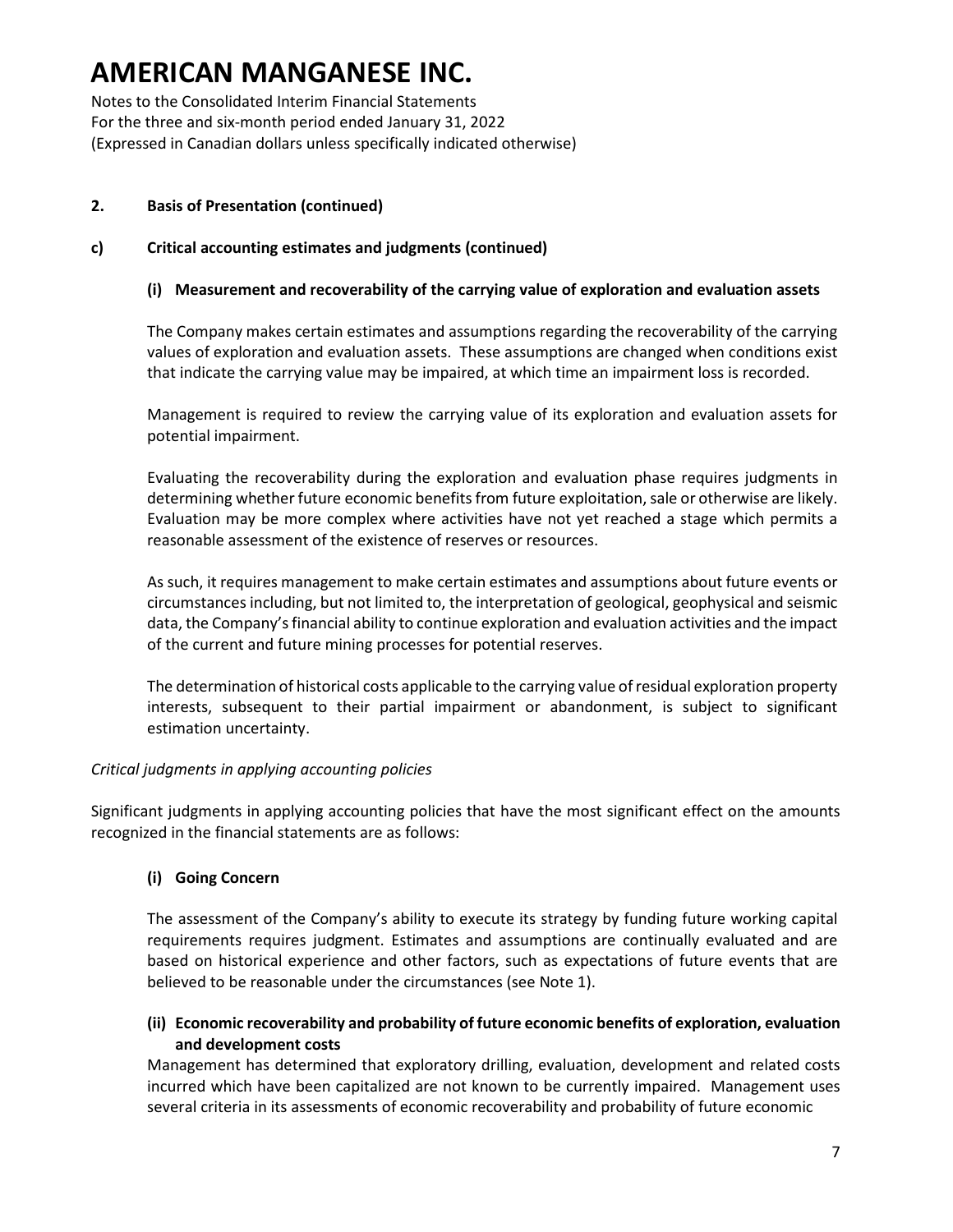Notes to the Consolidated Interim Financial Statements For the three and six-month period ended January 31, 2022 (Expressed in Canadian dollars unless specifically indicated otherwise)

### **2. Basis of Presentation (continued)**

### **c) Critical accounting estimates and judgments (continued)**

benefit including geologic information, scoping and feasibility studies, accessible facilities, existing permits and life of mine plans.

### **3. Significant Accounting Policies**

The accounting policies set out below have been applied consistently, to all periods presented in these consolidated financial statements and have been applied consistently by the Company and its subsidiary.

### **a) Principles of consolidation**

These consolidated financial statements include the accounts of the Company and its wholly-owned and controlled subsidiary as described in Note 1. Control exists when the Company has the power, directly or indirectly, to govern the financial and operating policies of an entity so as to obtain benefits from its activities. The financial statements of the subsidiary are included in the consolidated financial statements from the date that control commences until the date that control ceases. All inter-company transactions and balances have been eliminated upon consolidation.

#### **b) Foreign currency**

Foreign currency transactions are translated into the functional currency using the exchange rates prevailing at the dates of the transaction. Foreign exchange gains and losses resulting from the settlement of such transactions and from the translation of monetary assets and liabilities not denominated in the functional currency of an entity are recognized in the consolidated statements of comprehensive loss. During the comparative year RMI's functional currency changed to the Canadian dollar, and the related historical currency gains were included in income. See Notes 2(b) and 7(c).

#### **c) Cash and cash equivalents**

Cash and cash equivalents include short-term investments that are readily convertible into cash with original maturities of three months or less.

#### **d) Reclamation deposits**

The Company maintains cash deposits, as required by regulatory bodies, as assurance for the funding of decommissioning costs. These funds are restricted to that purpose and are not available to the Company until the reclamation obligations have been fulfilled, and are therefore classified as long-term assets.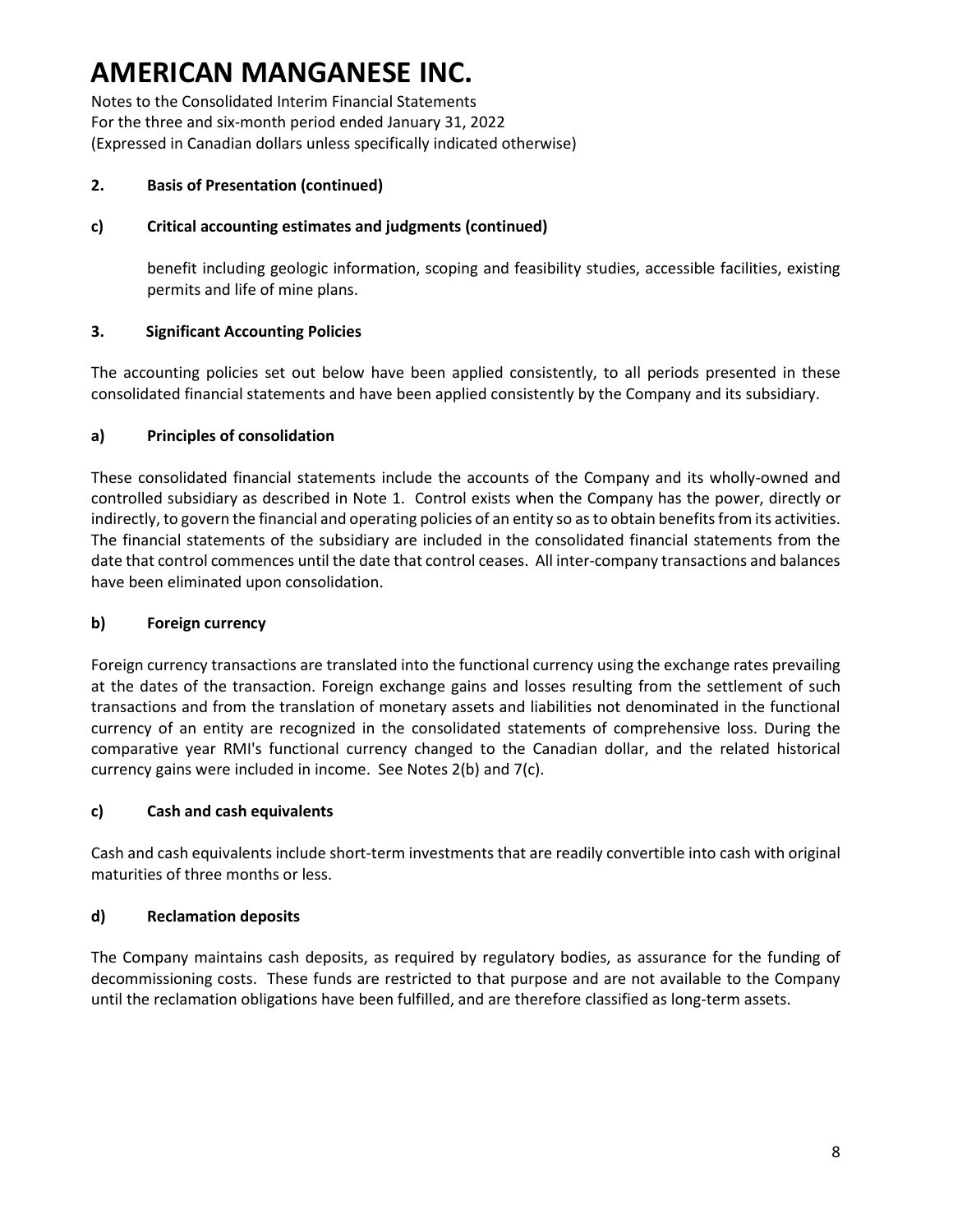Notes to the Consolidated Interim Financial Statements For the three and six-month period ended January 31, 2022 (Expressed in Canadian dollars unless specifically indicated otherwise)

### **3. Significant Accounting Policies (continued)**

### **e) Research and development**

Expenditures on research activities undertaken to develop a hydrometallurgical process to extract and recover high purity manganese from lower grade domestic resources within North American are expensed as incurred. Development expenditures, including all costs incurred to apply for and receive patents, are expensed in the period incurred unless the technology or project meets certain strict accounting criteria for deferral and amortization. No development expenditures have met the criteria for deferral to date.

### **f) Government assistance**

The Company is in receipt of funding from the National Research Council of Canadian Industrial Research Assistance Program ("NRC-IRAP") to continue the research and development of its hydrometallurgical process and from the US Defense Logistics Agency ("DLA") for research, assessment and evaluation of the Company's patented electrolytic manganese recovery process. Funds received under the NRC-IRAP program and from the DLA are recognized as government grant income in the consolidated interim statements of comprehensive loss.

The Company is eligible for a refundable tax credit related to eligible exploration expenditures conducted in certain regions of British Columbia. The refundable mining exploration tax credits are recorded as government assistance against exploration and evaluation assets at fair value when there is reasonable assurance that they will be received.

### **g) Exploration and evaluation assets**

General exploration and evaluation expenditures incurred prior to acquiring the legal right to explore are charged to the consolidated interim statements of comprehensive loss as incurred.

The Company's exploration and evaluation assets relate to mineral rights acquired and exploration and evaluation expenditures capitalized in respect of projects that are at the exploration/pre-development stage, which are incurred subsequent to the acquisition of the legal right to explore.

No amortization charge is recognized in respect of exploration and evaluation assets. These assets are transferred to mine development when they are determined to meet certain technical feasibility and commercial viability thresholds as determined by management.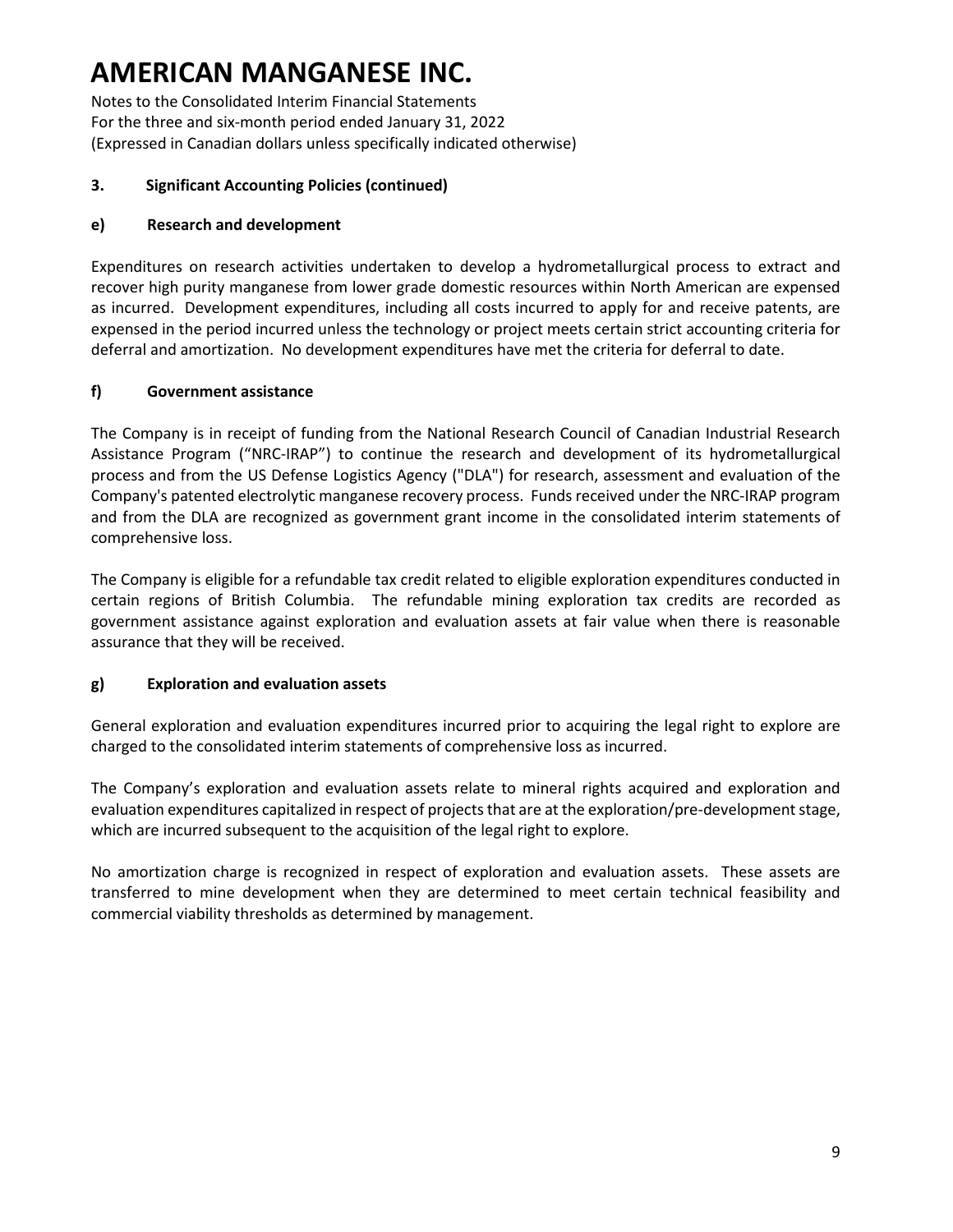Notes to the Consolidated Interim Financial Statements For the three and six-month period ended January 31, 2022 (Expressed in Canadian dollars unless specifically indicated otherwise)

#### **3. Significant Accounting Policies (continued)**

### **g) Exploration and evaluation assets (continued)**

Exploration and evaluation expenditures in the relevant area of interest comprise costs which are directly attributable to:

- Drilling and related costs;
- Professional / technical fees;
- Surveying, geological and geotechnical;
- Land maintenance;
- Sampling and storage; and
- Mineral claims and permits.

Exploration and evaluation expenditures related to an area of interest where the Company has tenure are initially capitalized as incurred and are recorded at cost less impairment.

Exploration and evaluation expenditures also include the costs incurred in acquiring mineral rights, the entry premiums paid to gain access to areas of interest and amounts payable to third parties to acquire interests in existing projects. Capitalized costs, including general and administrative costs, are only allocated to the extent that those costs can be related directly to operations activities in the relevant area of interest.

All capitalized exploration and evaluation expenditures are assessed during each financial reporting period for impairment if facts and circumstances indicate that impairment may exist under IFRS 6 or IAS 36. In circumstances where a property is abandoned, the cumulative capitalized costs relating to that property are written off in the period.

### **h) Impairment of non-financial assets**

Non-financial assets are evaluated at the end of each reporting period by management for indicators that carrying value is impaired and may not be recoverable. When indicators of impairment are present, the recoverable amount of an asset is evaluated at the level of a cash generating unit ("CGU"), the smallest identifiable group of assets that generates cash inflows that are largely independent of the cash inflows

from other assets or group of assets, where the recoverable amount of the CGU is the greater of the CGU's fair value less costs to sell and its value in use. In assessing value in use, the estimated future cash flows are discounted to their present value using a pre-tax discount rate that reflects current market assessments to the time value of money and the risks specific to the asset for which the estimates of future cash flows have not been adjusted. If the recoverable amount of an asset or CGU is estimated to be less than its carrying amount, the carrying amount of the asset or CGU is reduced to its recoverable amount. An impairment loss is recognized immediately in the statements of comprehensive loss.

Where an impairment loss subsequently reverses for assets with a finite useful life, the carrying amount of the asset or CGU is increased to the revised estimate of its recoverable amount, but so that the increased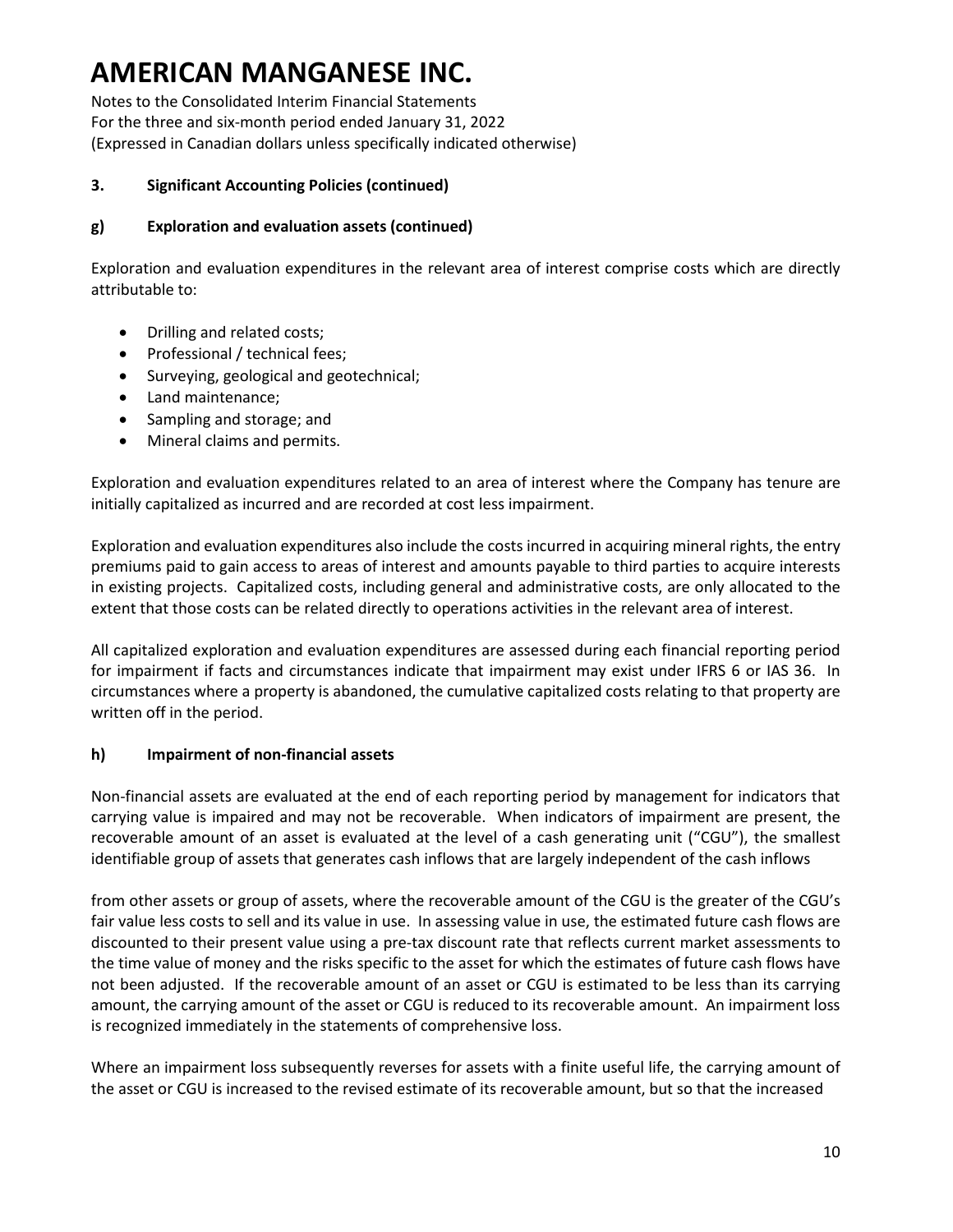Notes to the Consolidated Interim Financial Statements For the three and six-month period ended January 31, 2022 (Expressed in Canadian dollars unless specifically indicated otherwise)

#### **3. Significant Accounting Policies (continued)**

### **h) Impairment of non-financial assets (continued)**

carrying amount does not exceed the carrying amount that would have been determined had no impairment loss been recognized for the asset or CGU in prior years. A reversal of an impairment loss is recognized immediately in the statements of comprehensive loss.

#### **i) Income taxes**

Income tax expense comprises current and deferred tax. Income tax is recognized in the consolidated statements of comprehensive loss except to the extent it relates to items recognized in other comprehensive income or directly in equity.

#### *Current tax*

Current tax expense is based on the results for the period as adjusted for items that are not taxable or not deductible. Current tax is calculated using tax rates and laws that were enacted or substantively enacted at the end of the reporting period. Management periodically evaluates positions taken in tax returns with respect to situations in which applicable tax regulation is subject to interpretation. Provisions are established where appropriate on the basis of amounts expected to be paid to the tax authorities.

#### *Deferred tax*

Deferred taxes are the taxes expected to be payable or recoverable on the difference between the carrying amounts of assets in the statement of financial position and their corresponding tax bases used in the computation of taxable profit, and are accounted for using the statement of financial position liability method. Deferred tax liabilities are generally recognized for all taxable temporary differences between the carrying amounts of assets and their corresponding tax bases. Deferred tax assets are recognized to the extent that it is probable that taxable profits will be available against which deductible temporary differences can be utilized. Such assets and liabilities are not recognized if the temporary difference arises from the initial recognition of goodwill or from the initial recognition (other than in a business combination) of other assets in a transaction that affects neither the taxable profit nor the accounting profit.

#### *Deferred tax liabilities:*

- are generally recognized for all taxable temporary differences;
- are recognized for taxable temporary differences arising on investments in subsidiaries except where the reversal of the temporary difference can be controlled and it is probable that the difference will not reverse in the foreseeable future; and
- are not recognized on temporary differences that arise from goodwill which is not deductible for tax purposes.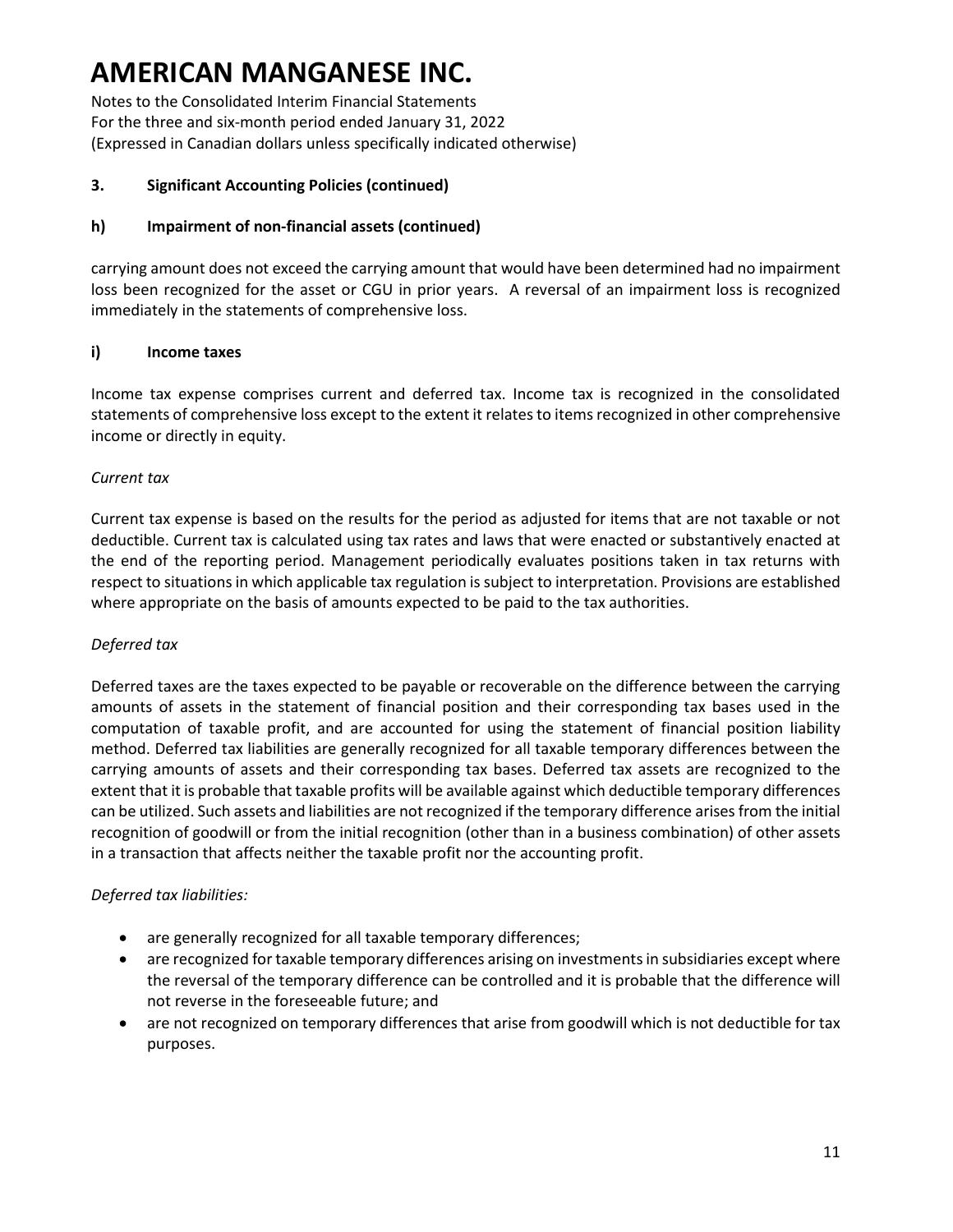Notes to the Consolidated Interim Financial Statements For the three and six-month period ended January 31, 2022 (Expressed in Canadian dollars unless specifically indicated otherwise)

### **3. Significant Accounting Policies (continued)**

### **i) Income taxes (continued)**

#### *Deferred tax assets:*

- are recognized to the extent it is probable that taxable profits will be available against which the deductible temporary differences can be utilized; and
- are reviewed at the end of the reporting period and reduced to the extent that it is no longer probable that sufficient taxable profits will be available to allow all or part of an asset to be recovered.

Flow-through shares are accounted for as compound instruments comprising liability and equity components upon issuance, with any premium received that can be reasonably determined being attributed to the tax benefit provided and considered a liability. Upon qualifying expenditures being incurred, this liability is reversed and recognized in income, and any deferred tax liability in respect to the amounts renounced to investors is recorded. Costs related to the liability component are also charged to profit or loss.

The Company estimates the value of the liability component using the residual method, whereby the quoted price of the Company's non-flow-through shares issued is compared to the price investors paid for the flowthrough shares and any difference forms the premium amount.

### **j) Loss per share**

Basic loss per share is calculated by dividing profit or loss attributable to ordinary equity holders (numerator) by the weighted average number of ordinary shares outstanding (denominator) during the period. The denominator is calculated by adjusting the shares issued at the beginning of the period by the change in the number of shares issued during the period, multiplied by a time-weighting factor.

Diluted loss per share would be calculated by adjusting the earnings and number of shares for the effects of dilutive options and other dilutive potential units. The effects of anti-dilutive potential units are ignored in calculating loss per share. All options and warrants are considered anti-dilutive when the Company is in a loss position.

### **k) Segmented reporting**

An operating segment is a component of the Company that engages in business activities from which it may earn revenues and incur expenses, including revenues and expenses that relate to transactions with any of the Company's other components. All operating segments' operating results are reviewed regularly by the Company's President and CEO to make decisions about resources to be allocated to the segment and assess its performance, and for which discrete financial information is available. The Company manages its business on the basis of one reportable segment under two geographic regions, being Canada and the United States ("USA"). Refer to Note 12.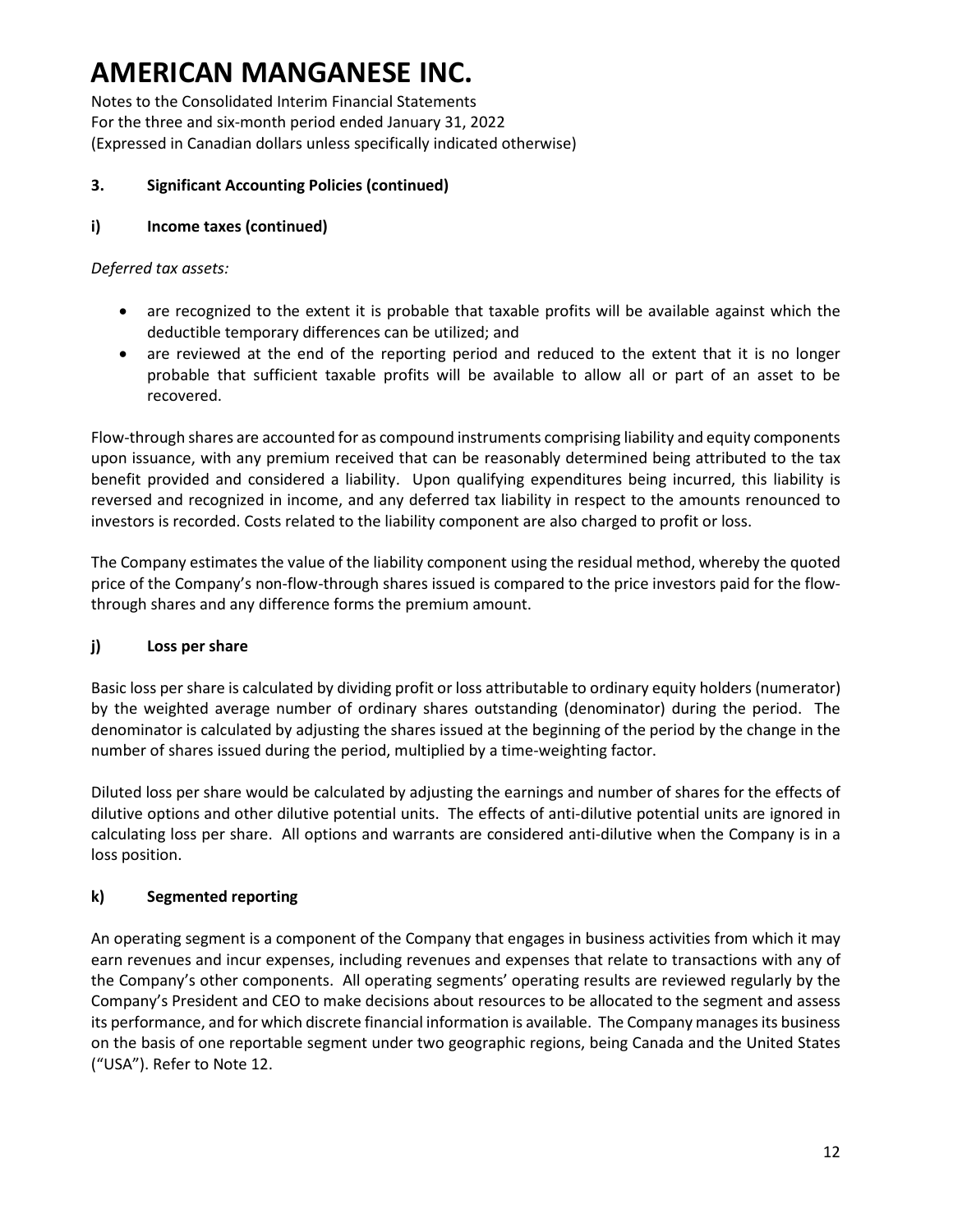Notes to the Consolidated Interim Financial Statements For the three and six-month period ended January 31, 2022 (Expressed in Canadian dollars unless specifically indicated otherwise)

### **3. Significant Accounting Policies (continued)**

### **l) Share-based payments**

The Company has an equity settled share purchase stock option plan that is described in Note 8. Share-based payments to employees are measured at the fair value of the instruments issued at the grant date using the Black-Scholes pricing model, and are expensed over the vesting period, which is the period over which all of the specific vesting conditions are satisfied. For awards with graded vesting, the fair value of each tranche is recognized over its respective vesting period.

Share-based payments to non-employees are measured at the fair value of goods or services received, or the fair value of the equity instruments issued, if it is determined the fair value of the goods or services cannot be reliably measured, and are recorded at the date the goods or services are received. The offset to the recorded cost is to share-based payments reserve. Consideration received on the exercise of stock options is recorded as share capital and the related share-based payments reserve is transferred to share capital.

The fair values of share-based payments are determined using an estimated forfeiture rate. Compensation ultimately recognized is revised in subsequent periods to reflect final grant amounts.

#### **m) Decommissioning liabilities**

The Company records a liability for the reclamation of its exploration and evaluation interests based on the best estimate of costs for site closure and reclamation activities that the Company is legally or constructively required to remediate, and the liability is recognized at the time the environmental disturbance occurs. The resulting costs are capitalized to the corresponding asset. The fair value of the provision for closure and reclamation liabilities is estimated using expected cash flows, based on engineering and environmental reports prepared by third party industry specialists, discounted at a pre-tax rate specific to the liability. The capitalized amount is amortized on the same basis as the related asset. The liability is adjusted for accretion of the discounted obligation and any changes in the amount or timing of the underlying future cash flows. Significant judgments and estimates are involved in forming expectations of the amount and timing of future site closure and reclamation cash flows. Future restoration costs are reviewed annually.

#### **n) Share capital**

The Company records proceeds from share issuances net of issuance costs. Proceeds from unit placements are allocated between shares and warrants according to their relative fair values. See Note 3(q). Shares issued for consideration other than cash are valued at the quoted price on the date the agreement to issue the shares was reached.

#### **o) Financial instruments**

Financial assets and financial liabilities are recognized when the Company becomes a party to the contractual provisions of a financial instrument. On initial recognition, financial assets are classified and measured at amortized cost, fair value through profit or loss ("FVTPL") or fair value through other comprehensive income ("FVOCI").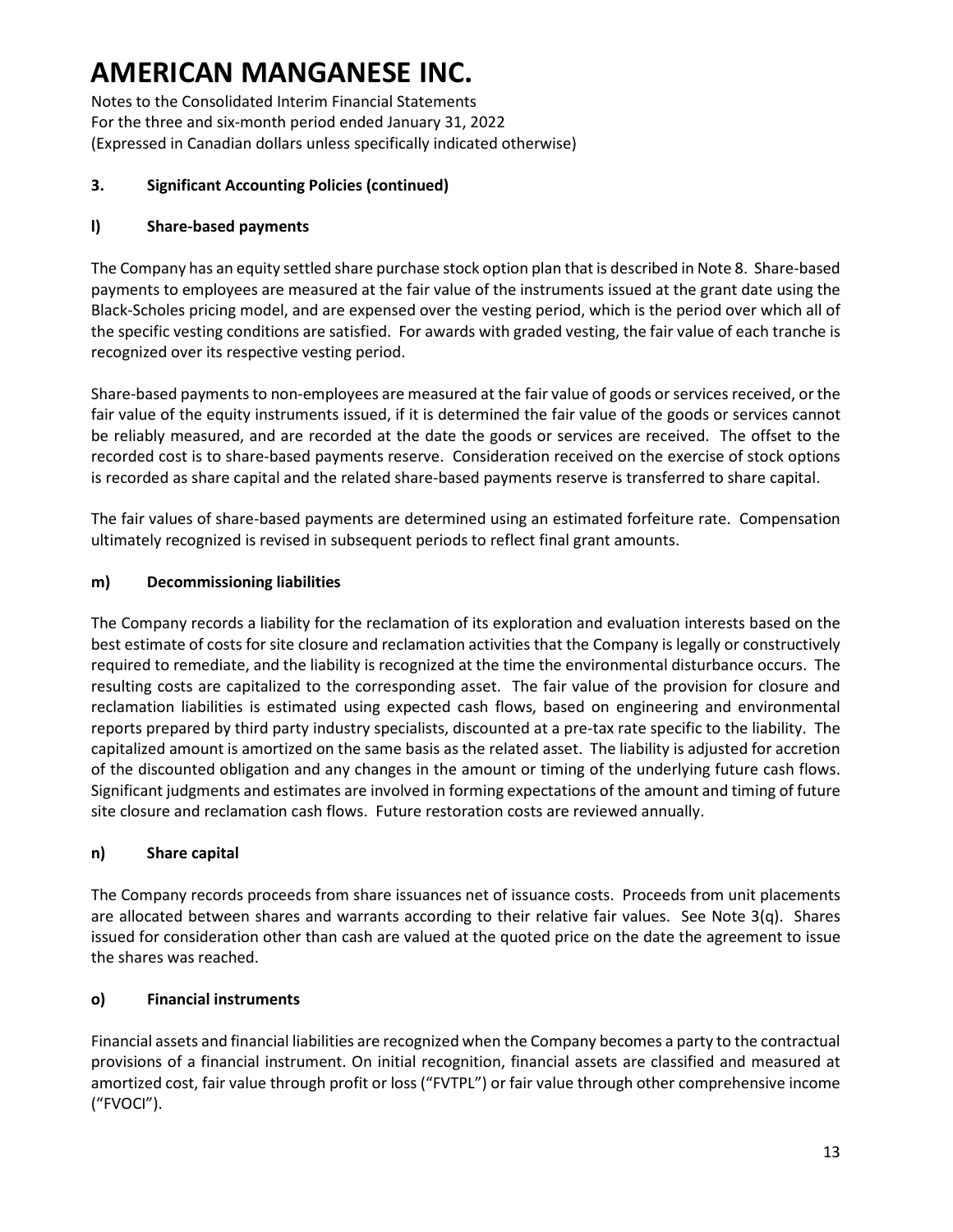Notes to the Consolidated Interim Financial Statements For the three and six-month period ended January 31, 2022 (Expressed in Canadian dollars unless specifically indicated otherwise)

### **3. Significant Accounting Policies (continued)**

### **o) Financial instruments (continued)**

A financial asset is measured at amortized cost if it meets both of the following conditions and is not designated as at FVTPL: (i) it is held within a business model whose objective is to holds assets to collect contractual cash flows, and (ii) its contractual terms give rise on specified dates to cash flows that are solely payments of principal and interest on the principal amount outstanding.

A debt instrument is measured at FVOCI if it meets both of the following conditions and is not designated as at FVTPL: (i) it is held within a business model whose objective is achieved by both collecting contractual cash flows and selling financial assets, and (ii) its contractual terms give rise on specified dates to cash flows that are solely payments of principal and interest on the principal amount outstanding.

Transaction costs that are directly attributable to the acquisition or issue of financial assets and financial liabilities (other than financial assets and financial liabilities classified as FVTPL) are added to or deducted from the fair value of the financial assets or financial liabilities, as appropriate, on initial recognition.

Transaction costs directly attributable to the acquisition of financial assets or financial liabilities classified as FVTPL are recognized immediately in the statement of loss and comprehensive loss.

The Company's financial instruments are classified and subsequently measured as follows:

| <b>Account</b>                                      | <b>Classification</b> |
|-----------------------------------------------------|-----------------------|
| Cash and cash equivalents                           | Amortized cost        |
| Amounts receivable (excluding sales tax receivable) | Amortized cost        |
| Due from related parties                            | Amortized cost        |
| Marketable securities                               | <b>FVTPL</b>          |
| <b>Reclamation deposits</b>                         | Amortized cost        |
| Accounts payable and accrued liabilities            | Amortized cost        |
| Payable to related parties                          | Amortized cost        |

#### *Impairment*

The Company recognizes an allowance using the Expected Credit Loss ("ECL") model on financial assets classified as amortized cost. The Company has elected to use the simplified approach for measuring ECL by using a lifetime expected loss allowance for all amounts recoverable. Under this model, impairment provisions are based on credit risk characteristics and days past due. When there is no reasonable expectation of collection, financial assets classified as amortized cost are written off. Indications of credit risk arise based on failure to pay and other factors. Should objective events occur after an impairment loss is recognized, a reversal of impairment is recognized in the statement of loss and comprehensive loss.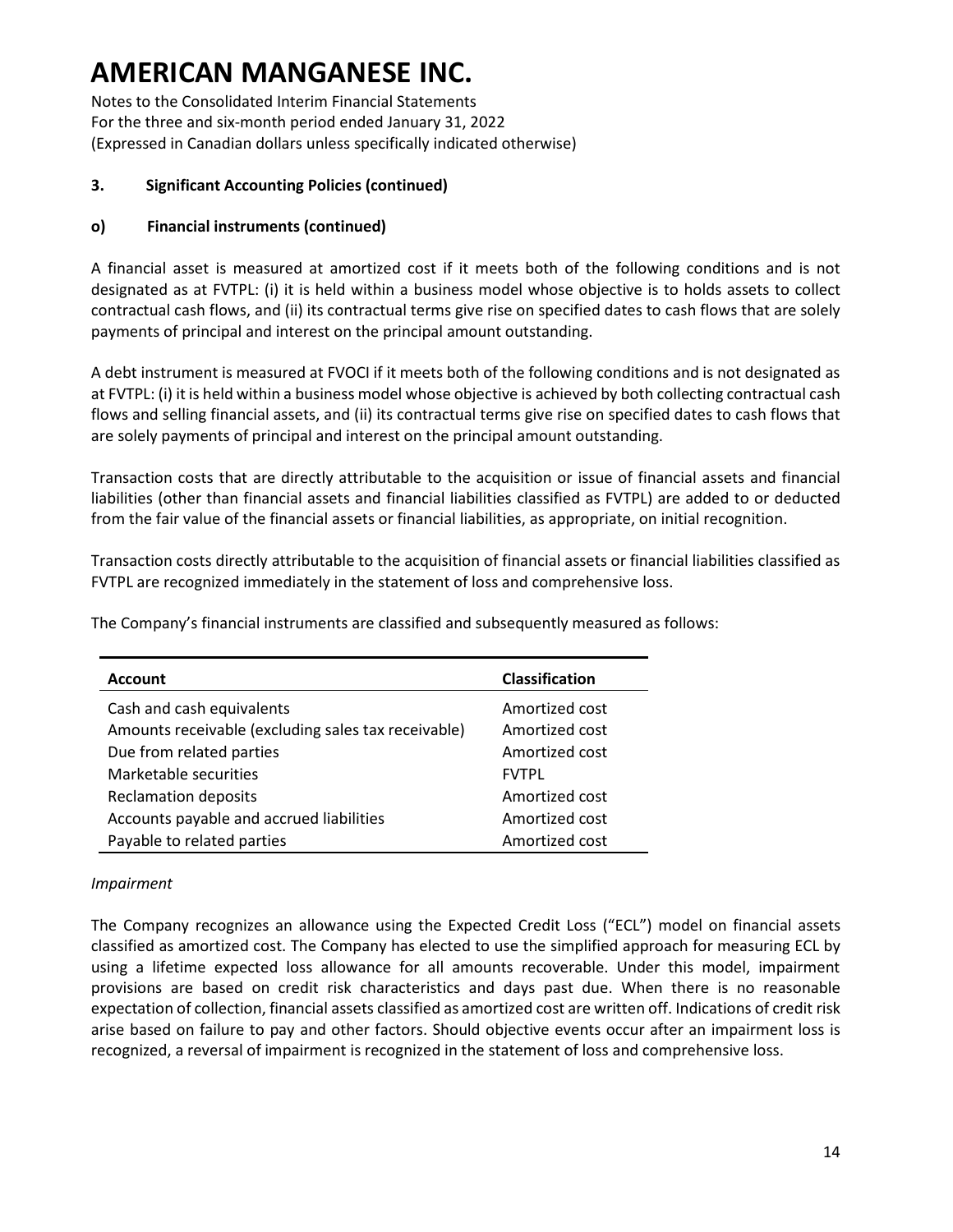Notes to the Consolidated Interim Financial Statements For the three and six-month period ended January 31, 2022 (Expressed in Canadian dollars unless specifically indicated otherwise)

### **3. Significant Accounting Policies (continued)**

### **p) Provisions**

A provision is recognized if, as a result of a past event, the Company has a present legal or constructive obligation that can be estimated reliably, and it is probable that an outflow of economic benefits will be required to settle the obligation. If the effect of the time value of money is material, provisions are determined by discounting the expected future cash flows at a pre-tax rate that reflects the current market assessments of the time value of money and the risks specific to the liability. Where discounting is used, the increase in the provision due to the passage of time is recognized as a finance cost in the statement of comprehensive loss.

### **q) Share purchase warrants**

The Company has adopted the Black Scholes Valuation model with respect to the measurement of warrants issued as private placement units. Proceeds from unit placements are allocated between shares and warrants issued according to their relative fair values. The fair value attributed to the warrants is credited to warrants reserve. When warrants are exercised, the value is transferred from warrants reserve to share capital. If the warrants expire unexercised, the related amount remains in warrants reserve.

#### **4. Cash and Cash Equivalents**

Cash and cash equivalents are comprised of cash at banks and on hand. Cash at banks earn interest at floating rates based on daily bank deposit rates.

The Company has \$23,000 invested in a guaranteed investment certificate, held as collateral for a Company credit card and classified as a restricted cash equivalent.

#### **5. Amounts Receivable and Accounts Payable and Accrued Liabilities**

Amounts receivable are all current and include the following:

|                                 | January 31,2022 | July 31,2021 |
|---------------------------------|-----------------|--------------|
| Government grants receivable \$ | $20,006$ \$     | 24,809       |
| GST receivable                  | 91.159          | 94.410       |
|                                 | $111.165$ S     | 119.219      |

Accounts payable and accrued liabilities include the following:

|                 | January 31, 2022 | July 31, 2021 |
|-----------------|------------------|---------------|
| Trade payables  | 7,826            | 538,221       |
| Payroll amounts | 25.616           | 7,050         |
|                 | $33,442$ \$      | 545,271       |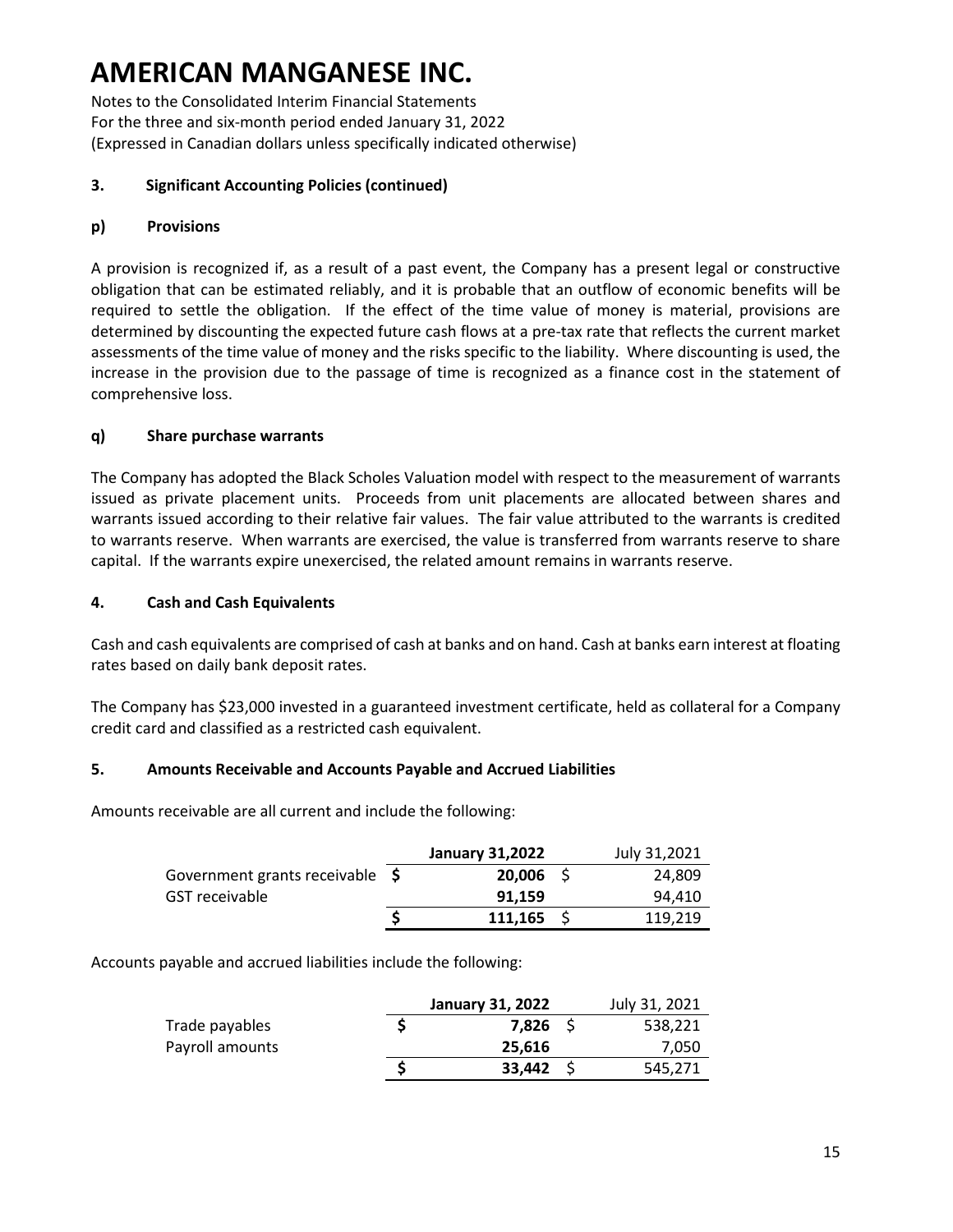Notes to the Consolidated Interim Financial Statements For the three and six-month period ended January 31, 2022 (Expressed in Canadian dollars unless specifically indicated otherwise)

#### **6. Related Party Transactions**

#### **a) Investment in subsidiaries**

The wholly-owned subsidiary of the Company has been incorporated in the USA and is included in these consolidated interim financial statements as disclosed in Note 1.

### **b) Transactions with related parties**

At January 31, 2022, \$nil (July 31, 2021 - \$6,994) was receivable from the CEO of the Company for advances for business expenses. The amounts are non-interest bearing, unsecured and have no fixed terms of repayment.

### **c) Compensation of key management personnel**

Total compensation expense for key management personnel and the composition thereof, is as follows:

|                          |   | <b>January 31, 2022</b> | July 31, 2021 |
|--------------------------|---|-------------------------|---------------|
| Short-term benefits      |   | 245.000                 | 465.594       |
| Share based compensation |   | 245,517                 | 6,024,478     |
|                          | S | 490,517                 | 6,490,072     |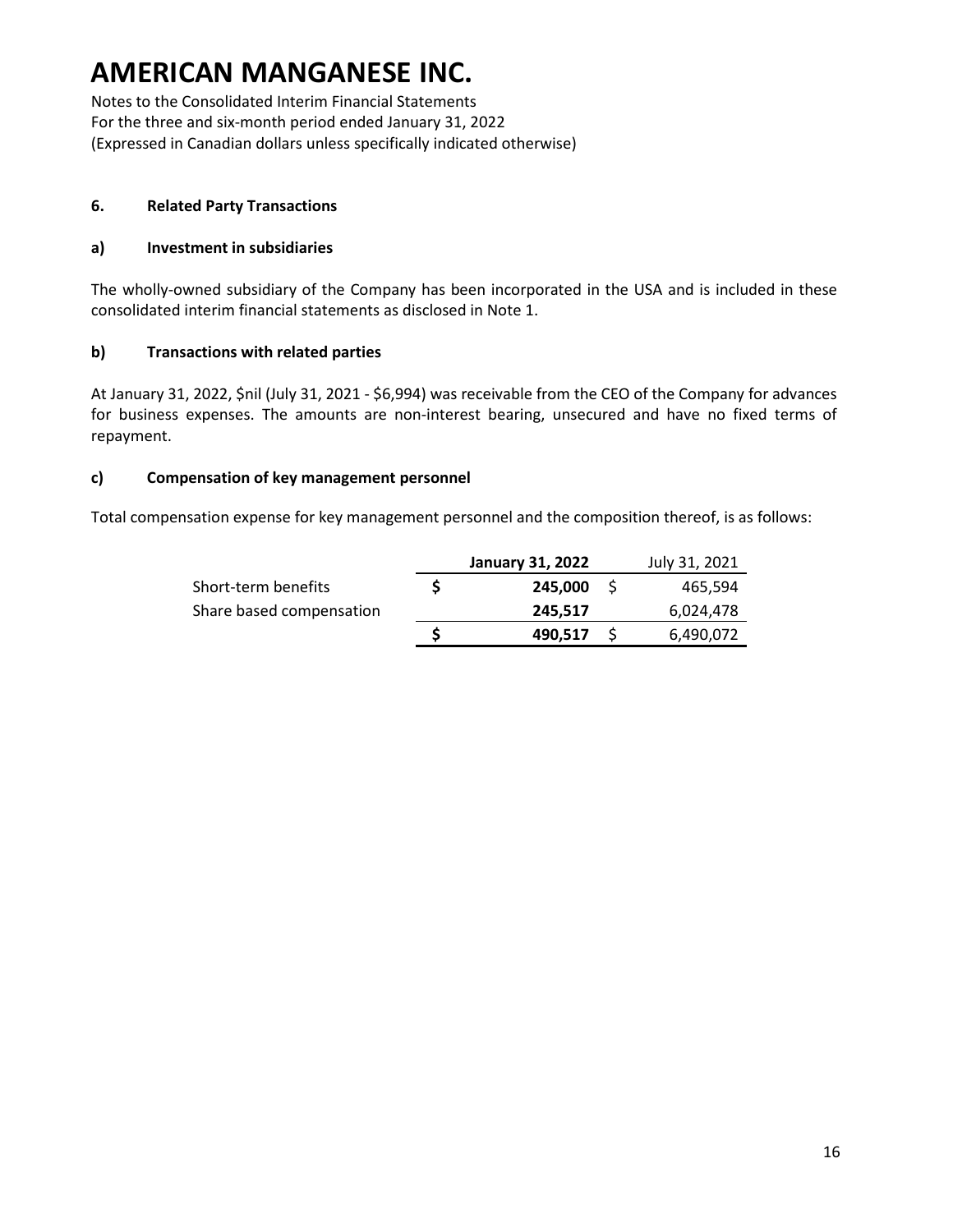Notes to the Consolidated Interim Financial Statements For the three and six-month period ended January 31, 2022 (Expressed in Canadian dollars unless specifically indicated otherwise)

### **7. Exploration and Evaluation Assets**

| Rocher Deboule Property,         | <b>Balance</b>           |                      | Translation | <b>Balance</b>   |                 |                     |     | <b>Translation</b>       | <b>Balance</b>          |
|----------------------------------|--------------------------|----------------------|-------------|------------------|-----------------|---------------------|-----|--------------------------|-------------------------|
| <b>British Columbia</b>          | July 31, 2020            | <b>Expenditures</b>  | adjustments | July 31, 2021    |                 | <b>Expenditures</b> |     | adjustments              | <b>January 31, 2022</b> |
| Acquisition and staking          | \$<br>164,898 \$         |                      | \$          | \$<br>164,899 \$ |                 | 446 \$              |     |                          | \$<br>165,345           |
| Assays & analysis                | 73,767                   |                      |             | 73,767           |                 | 8,433               |     |                          | 82,200                  |
| Camp & supplies                  | 59,504                   | (0)                  |             | 59,504           |                 | $\blacksquare$      |     |                          | 59,504                  |
| <b>Drilling</b>                  | 146,826                  | ÷.                   |             | 146,826          |                 | 65,000              |     |                          | 211,826                 |
| Geological and geophysical       | 624,082                  | 53,477               |             | 677,559          |                 | 42,219              |     |                          | 719,778                 |
| Travel and accommodation         | 28,197                   | 6,157                |             | 34,354           |                 | 19,750              |     |                          | 54,104                  |
| Freight and transport            | 97,638                   | 35,470               |             | 133,108          |                 | (33, 643)           |     |                          | 99,465                  |
| Mineral property option          | (24, 500)                |                      |             | (24, 500)        |                 |                     |     |                          | (24,500)                |
| BC Mining Exploration Tax Credit | (288,007)                |                      |             | (288,007)        |                 |                     |     |                          | (288,007)               |
| Impairment                       | (532,000)                |                      | ÷           | (532,000)        |                 |                     |     |                          | (532,000)               |
|                                  | \$<br>350,405            | 95,104               | \$          | \$<br>445,510    |                 | 102,205             | -\$ | ÷,                       | \$<br>547,715           |
|                                  |                          |                      |             |                  |                 |                     |     |                          |                         |
| Lonnie property                  |                          |                      |             |                  |                 |                     |     |                          |                         |
| <b>British Columbia</b>          |                          |                      |             |                  |                 |                     |     |                          |                         |
| Acquisition and staking          | \$<br>54,121 \$          | ä,                   | \$<br>ä,    | \$<br>54,121 \$  |                 | ÷,                  | \$  | $\overline{\phantom{a}}$ | \$<br>54,121            |
| Assays & analysis                | 4,528                    |                      |             | 4,528            |                 |                     |     |                          | 4,528                   |
| <b>Drilling</b>                  | 60,073                   |                      |             | 60,073           |                 |                     |     |                          | 60,073                  |
| Geological and geophysical       | 82,025                   |                      |             | 82,025           |                 |                     |     |                          | 82,025                  |
| Travel and accommodation         | 186                      |                      |             | 186              |                 |                     |     |                          | 186                     |
| Mineral property option          | (56,000)                 |                      |             | (56,000)         |                 |                     |     |                          | (56,000)                |
| BC Mining Exploration Tax Credit | (28, 480)                |                      |             | (28, 480)        |                 |                     |     |                          | (28, 480)               |
|                                  | \$<br>116,453            | L.                   | \$<br>L.    | \$<br>116,453    |                 |                     | \$  | ÷.                       | \$<br>116,453           |
| <b>Artillery Peak property</b>   |                          |                      |             |                  |                 |                     |     |                          |                         |
| Arizona                          |                          |                      |             |                  |                 |                     |     |                          |                         |
| Acquisition and staking          | \$<br>3,226,449 \$       |                      |             | 3,226,449        |                 |                     |     |                          | 3,226,449               |
| Assays & analysis                | 417,870                  |                      |             | 417,870          |                 |                     |     |                          | 417,870                 |
| <b>Drilling</b>                  | 3,125,410                |                      |             | 3,125,410        |                 |                     |     |                          | 3,125,410               |
| Equipment and rentals            | 11,860                   |                      |             | 11,860           |                 |                     |     |                          | 11,860                  |
| Geological and geophysical       | 4,851,642                |                      |             | 4,851,642        |                 |                     |     |                          | 4,851,642               |
| Travel and accommodation         | 231,495                  |                      |             | 231,495          |                 |                     |     |                          | 231,495                 |
| Property maintenance             | 40,781                   |                      |             | 40,781           |                 |                     |     |                          | 40,781                  |
| Other fieldwork                  | 4,694                    |                      |             | 4,694            |                 |                     |     |                          | 4,694                   |
| Impairment                       | (11,910,200)             | $\ddot{\phantom{1}}$ | ÷,          | (11,910,200)     |                 | $\sim$              |     | $\overline{\phantom{a}}$ | (11, 910, 200)          |
|                                  | \$<br>$\mathbf{1}$<br>-Ŝ | L.                   | \$<br>÷.    | \$               | $1\overline{5}$ | $\mathbf{r}$        | \$  | $\sim$                   | \$<br>$\mathbf{1}$      |
|                                  |                          |                      |             |                  |                 |                     |     |                          |                         |
| Total                            | \$<br>466,859 \$         | 95,104               | \$<br>ä,    | \$<br>561,964 \$ |                 | 102,205             | -\$ | $\ddot{\phantom{a}}$     | \$<br>664,169           |

#### **a) Rocher Deboule Property, British Columbia**

The Rocher Deboule property consists of mineral claims covering approximately 1,441 hectares near New Hazelton, British Columbia. The Company initially acquired four staked claims consisting of 1,325 hectares in May 2011, and expanded the area of the property through additional staking. The Company owns a 100% interest in the Rocher Deboule property.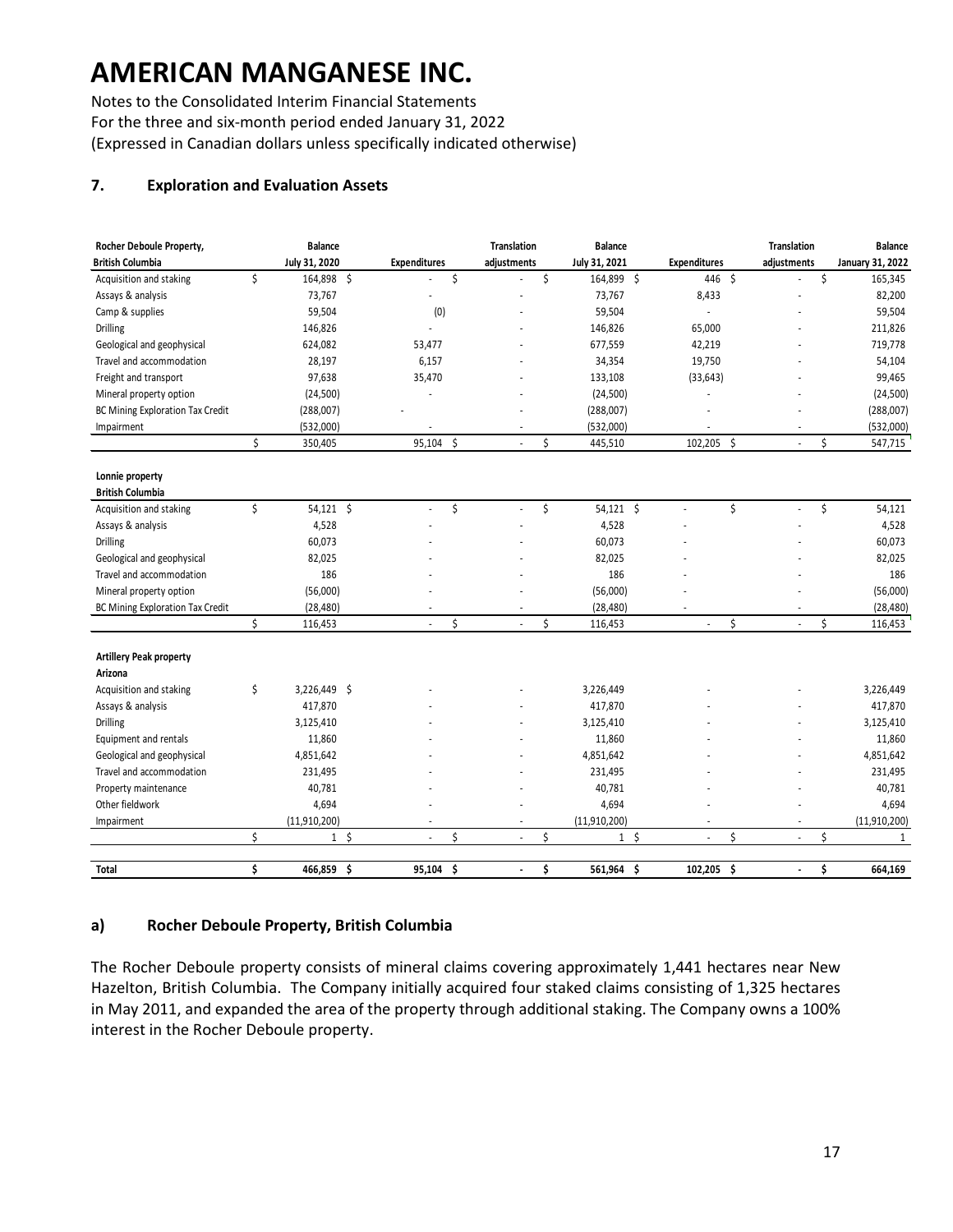Notes to the Consolidated Interim Financial Statements For the three and six-month period ended January 31, 2022 (Expressed in Canadian dollars unless specifically indicated otherwise)

#### **7. Exploration and Evaluation Assets (continued)**

### **b) Lonnie Property, British Columbia**

The Lonnie property is a niobium exploration property which covers approximately 674 hectares in the Omineca mining division of British Columbia. The Company initially staked mineral claims covering an area of approximately 692 hectares. In October 2007, the Company acquired additional claims covering approximately 1,788 hectares at a cost of \$10,000 and 100,000 shares of the Company. The Company owns a 100% interest in the property.

### **c) Artillery Peak Project, Arizona, USA**

The Artillery Peak project includes 31 unpatented mineral claims covering approximately 620 acres, and is prospective for manganese.

During the year ended July 31, 2015 the Company decided to suspend conventional exploration on the Artillery Peak Property and wrote off a total of \$5,977,294 in deferred costs. The residual balance was based on an estimate of the cumulative hydrometallurgical and related exploration costs incurred in connection with the patented technologies which have since been further developed by the Company.

These technologies are related in part to the recovery of manganese and accordingly, in the view of management, provided the potential to positively impact the future exploration and development of the Artillery Peak project. Current costs specifically related to the research and development process in respect to these technologies are being expensed as incurred as disclosed at Note 9.

Pursuant to a purchase agreement dated May 31, 2007, the Company purchased 90 unpatented lode claims (of which it currently retains 13) from Primus Resources, L.C. for \$96,000 USD and 1,000,000 common shares of the Company. The purchase agreement also provides for a 2% NSR royalty in favour of the vendors. The Company has the right to repurchase 1% of the NSR for \$2,000,000 USD.

At July 31, 2019, the Company elected to write off the balance of the remaining costs down to a nominal amount on the basis that there had been an extended period of limited direct exploration activity.

The Artillery Peak project comprises the main asset of RMI. In previous years the Company recognized net foreign currency gains largely related to the translation of historic deferred costs incurred on the project in US dollars, to Canadian dollars, amounts which were included in accumulated other comprehensive income. During the comparative year, with the change in RMI's functional currency to Canadian dollars, the related historical currency gains were included in income.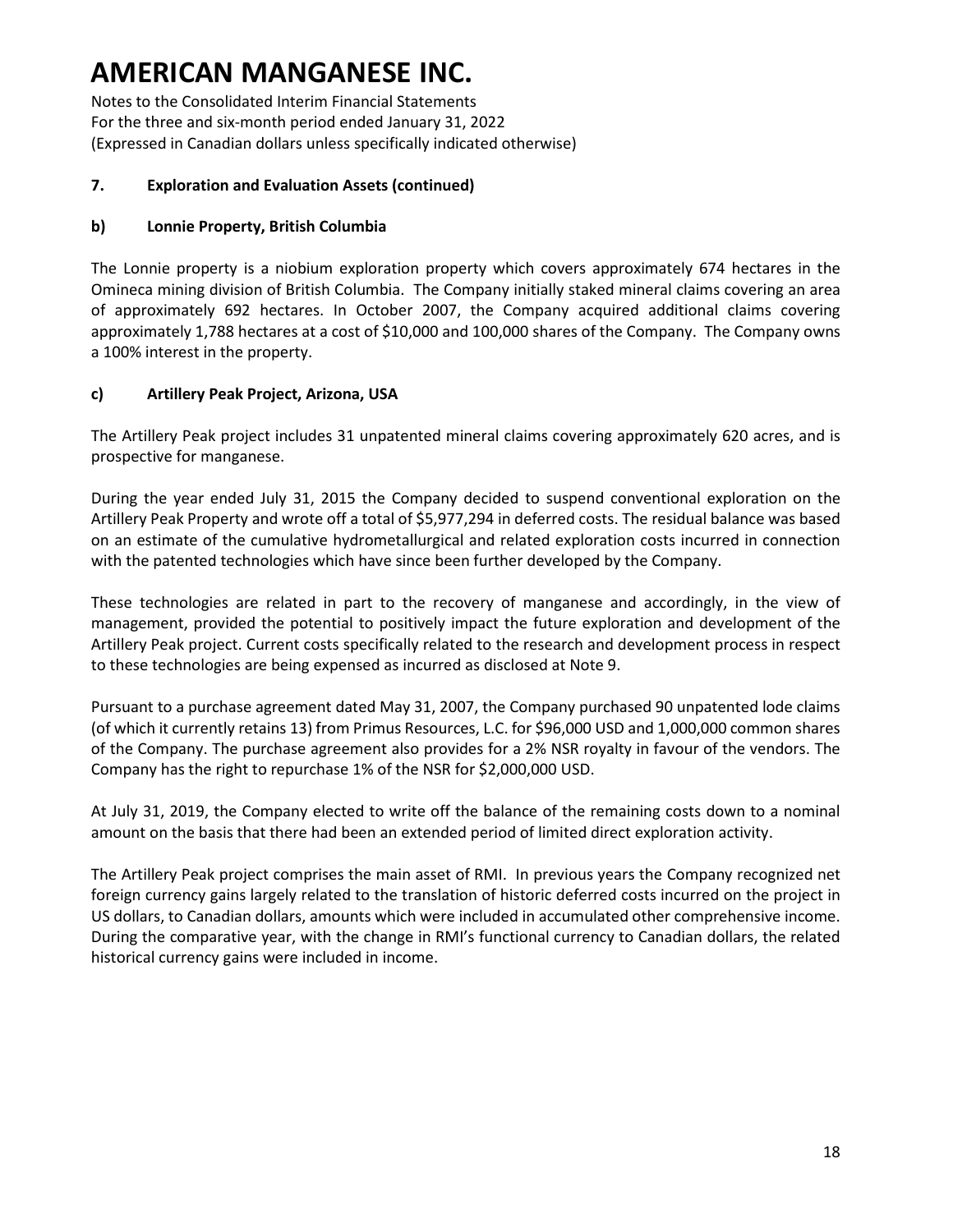Notes to the Consolidated Interim Financial Statements For the three and six-month period ended January 31, 2022 (Expressed in Canadian dollars unless specifically indicated otherwise)

#### **8. Share Capital, Share-Based Payments and Reserves**

#### **a) Authorized capital**

The authorized share capital consists of an unlimited number of common voting shares without nominal or par value.

### **b) Issued shares**

During the period ended January 31, 2022, 3,135,300 share purchase options with exercise prices ranging from \$0.15 to \$0.24 per option were exercised for proceeds of \$606,507. These options were originally valued at \$557,685 using the Black Scholes Valuation Model and the value of these options was reclassified from the share-based payments reserve to share capital upon exercise.

During the period ended January 31, 2022, 3,840,287 share purchase warrants with exercise prices ranging from \$0.20 to \$0.30 per warrant were exercised for proceeds of \$868,675. These warrants were originally valued at \$443,759 using the Black Scholes Valuation Model and the value of these warrants was reclassified from the warrants reserve to share capital upon exercise.

On October 4, 2021, the Company closed a brokered private placement, issuing 20,000,000 non-flow-through units at \$1.00 per unit for gross proceeds of \$20,000,000. Each unit consists of one common share in the capital of the Company and one share purchase warrant entitling the holder to purchase one non-flowthrough common share at a price of \$1.25 per share during the three years following the warrant's date of issuance. The Company paid \$1,714,768 in cash share issue costs and issued 1,400,000 broker warrants exercisable at a price of \$1.00 per share from April 4, 2022 to October 4, 2024 pursuant to this issuance.

During the year ended July 31, 2021, 8,874,400 share purchase options with exercise prices ranging from \$0.05 to \$0.24 per option were exercised for proceeds of \$1,104,924. These options were originally valued at \$861,562 using the Black Scholes Valuation Model and the value of these options was reclassified from the share-based payments reserve to share capital upon exercise.

During the year ended July 31, 2021, 20,072,045 share purchase warrants with exercise prices ranging from \$0.20 to \$0.30 per warrant were exercised for proceeds of \$5,157,396. These warrants were originally valued at \$3,660,792 using the Black Scholes Valuation Model and the value of these warrants was reclassified from the warrants reserve to share capital upon exercise.

During the year ended July 31, 2020, 720,000 share purchase options with exercise prices ranging from \$0.05 to \$0.15 per option were exercised for proceeds of \$49,000. These options were originally valued at \$29,554 using the Black Scholes Valuation Model and the value of these options was reclassified from the share-based payments reserve to share capital upon exercise.

During the year ended July 31, 2020, 3,133,600 share purchase warrants with an exercise price of \$0.05 per warrant were exercised for proceeds of \$626,720. These warrants were originally valued at \$215,279 using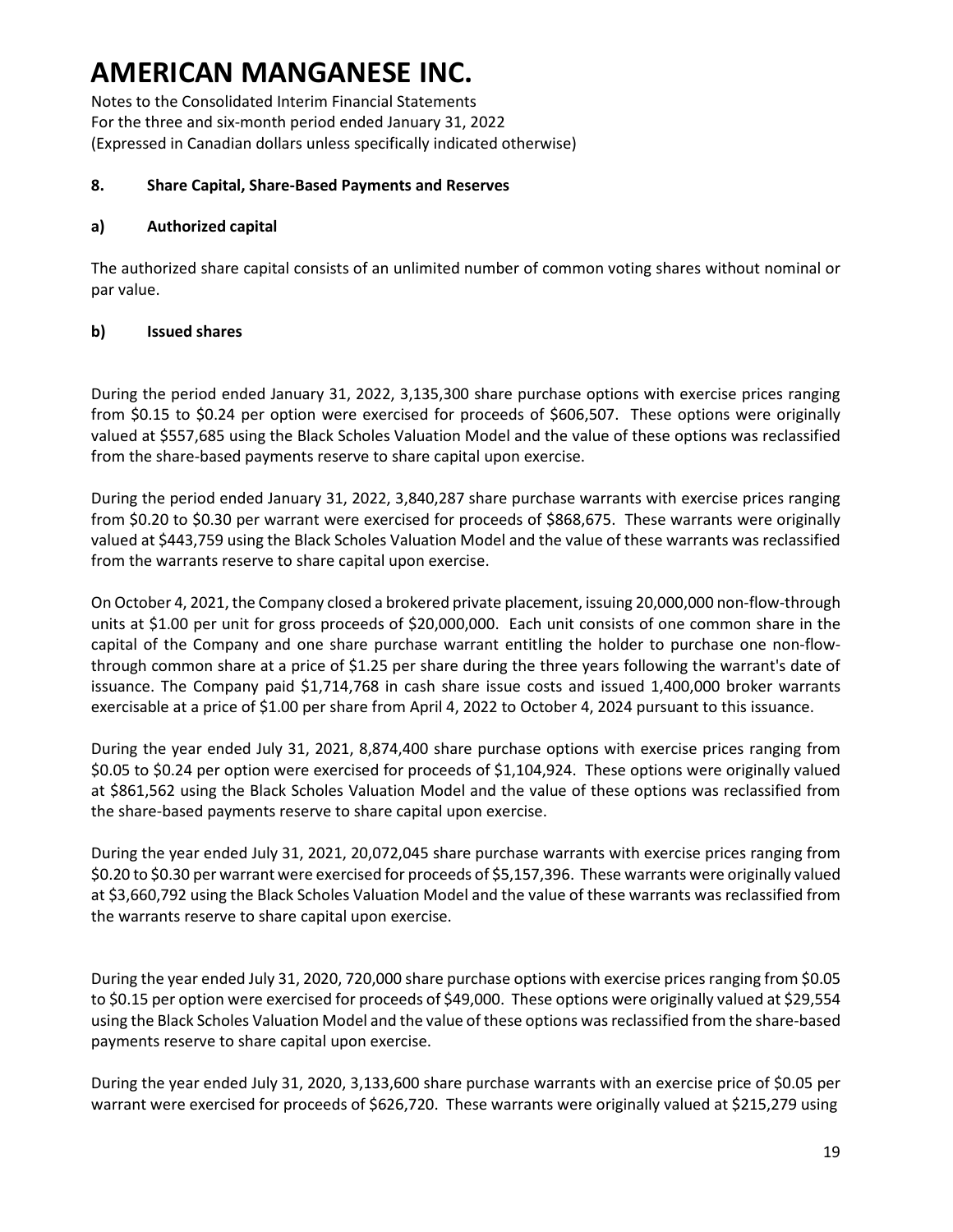Notes to the Consolidated Interim Financial Statements For the three and six-month period ended January 31, 2022 (Expressed in Canadian dollars unless specifically indicated otherwise)

#### **8. Share Capital, Share-Based Payments and Reserves (continued)**

the Black Scholes Valuation Model and the value of these warrants was reclassified from the warrants reserve to share capital upon exercise.

On October 2, 2020, the Company closed the first tranche of a non-brokered private placement, issuing 3,784,252 non-flow-through units at \$0.20 per unit for gross proceeds of \$756,850. Each unit consists of one common share in the capital of the Company and one share purchase warrant entitling the holder to purchase one non-flow-through common share at a price of \$0.30 per share during the two years following

the warrant's date of issuance. The warrants attached to this issuance were valued at \$192,418 using the Black Scholes Valuation Model, with this value allocated to the warrants reserve. The Company paid \$35,683 in cash share issue costs pursuant to this issuance.

On October 30, 2020, the Company closed the second tranche of a non-brokered private placement, issuing 2,861,668 non-flow-through units at \$0.20 per unit for gross proceeds of \$572,334. Each unit consists of one common share in the capital of the Company and one share purchase warrant entitling the holder to purchase one non-flow-through common share at a price of \$0.30 per share during the two years following the warrant's date of issuance. The warrants attached to this issuance were valued at \$144,081 using the Black Scholes Valuation Model, with this value allocated to the warrants reserve. The Company paid \$7,600 in cash share issue costs pursuant to this issuance.

On November 18, 2020, the Company closed the third and final tranche of a non-brokered private placement, issuing 1,068,850 non-flow-through units at \$0.20 per unit for gross proceeds of \$213,770. Each unit consists of one common share in the capital of the Company and one share purchase warrant entitling the holder to purchase one non-flow-through common share at a price of \$0.30 per share during the two years following the warrant's date of issuance. The warrants attached to this issuance were valued at \$53,584 using the Black Scholes Valuation Model, with this value allocated to the warrants reserve. The Company paid \$23,956 in cash share issue costs pursuant to this issuance.

On December 16, 2020, the Company closed a non-brokered private placement, issuing 521,000 flowthrough units at \$0.24 per unit for gross proceeds of \$125,040. Each unit consists of one flow-through

common share in the capital of the Company and one share purchase warrant entitling the holder to purchase one non-flow-through common share at a price of \$0.30 per share during the two years following the warrant's date of issuance. The warrants attached to this issuance were valued at \$32,731 using the Black Scholes Valuation Model, with this value allocated to the warrants reserve. The Company paid \$1,160 in cash share issue costs pursuant to this issuance.

During the year ended July 31, 2021, 20,072,045 share purchase warrants were exercised at prices ranging from \$0.20 to \$0.30 for proceeds of \$5,157,396. These warrants were originally valued at \$2,098,007 using Black Scholes Valuation Model and the value of these warrants was reclassified from the warrants reserve to share capital upon exercise.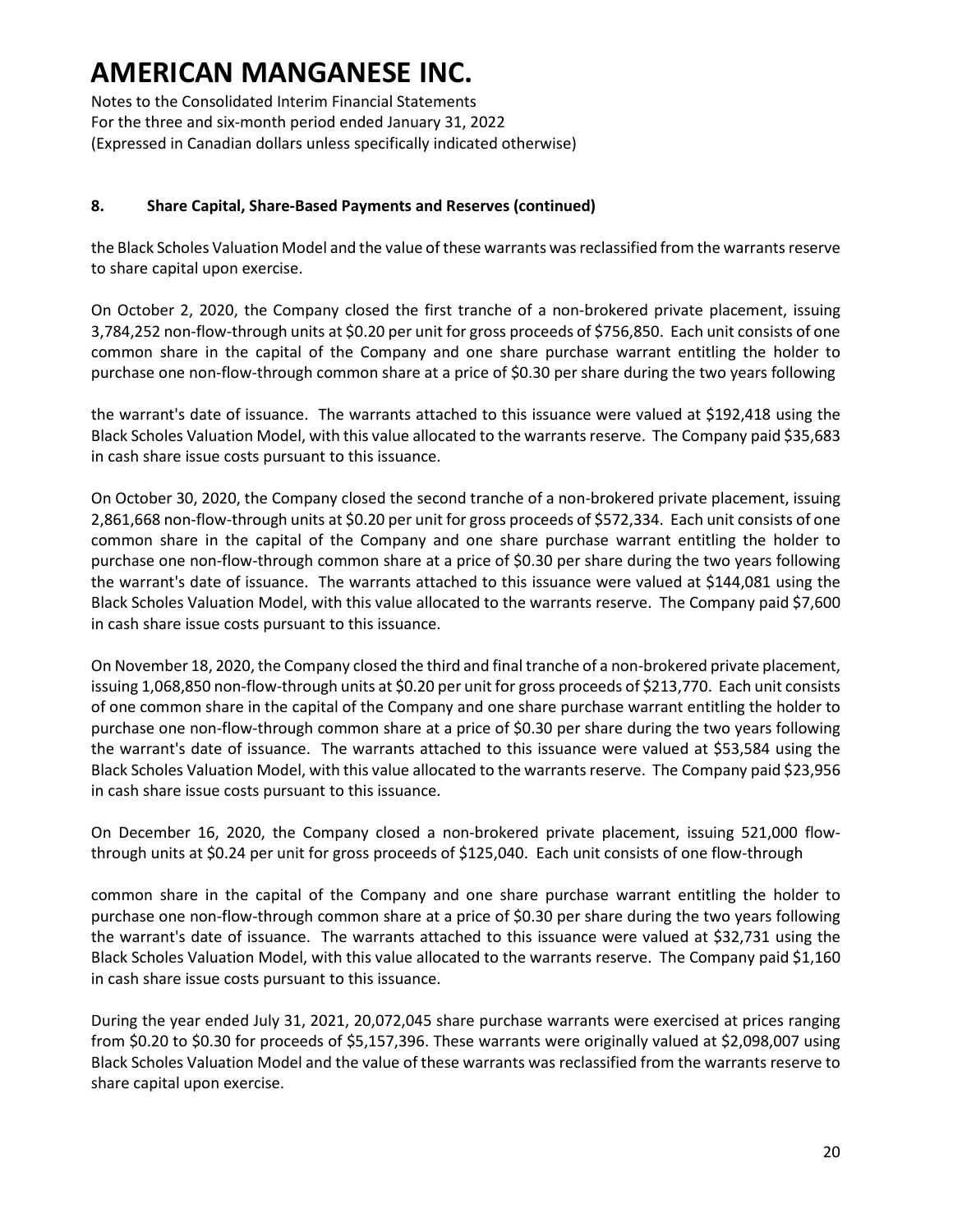Notes to the Consolidated Interim Financial Statements For the three and six-month period ended January 31, 2022 (Expressed in Canadian dollars unless specifically indicated otherwise)

#### **8. Share Capital, Share-Based Payments and Reserves (continued)**

During the year ended July 31, 2021, 8,874,400 share purchase options were exercised at prices ranging from \$0.05 to \$0.24 were exercised for proceeds of \$1,104,924. These options were originally valued at \$871,551 using Black Scholes Valuation Model and the value of these options was reclassified from the warrants reserve to share capital upon exercise.

#### **c) Issued warrants**

Changes in the Company's share purchase warrants during the period ended January 31, 2022 and July 31, 2021 are summarized as follows:

|                                                | Number of    | <b>Weighted average</b> |
|------------------------------------------------|--------------|-------------------------|
|                                                | warrants     | exercise price          |
| Balance outstanding at July 31, 2020           | 25,600,459   | 0.25                    |
| Issued                                         | 8,235,770    | 0.30                    |
| Exercised                                      | (20,072,045) | 0.26                    |
| Expired/cancelled                              | (137,500)    | 0.30                    |
| Balance outstanding at July 31, 2021           | 13,626,684   | 0.27                    |
| Issued                                         | 20,000,000   | 1.25                    |
| Exercised                                      | (3,840,287)  | 0.29                    |
| Expired/cancelled                              | (146, 666)   | 0.20                    |
| <b>Balance outstanding at January 31, 2022</b> | 29,933,063   | 0.92                    |

As at January 31, 2022, the following common share purchase warrants were outstanding:

| <b>Expiry</b>                 | <b>Number</b> | <b>Exercise</b> | <b>Weighted average</b><br>remaining<br>contractual life |
|-------------------------------|---------------|-----------------|----------------------------------------------------------|
| Date                          | of warrants   | price           | (years)                                                  |
|                               |               |                 |                                                          |
| March 29, 2022 <sup>(b)</sup> | 1,033,650     | 0.20            | 0.16                                                     |
| May 3, 2022(b)                | 2,035,333     | 0.20            | 0.25                                                     |
| October 2, 2022               | 3,320,812     | 0.30            | 0.67                                                     |
| October 30, 2022              | 2,351,668     | 0.30            | 0.75                                                     |
| November 16, 2022             | 670,600       | 0.30            | 0.79                                                     |
| December 15, 2022             | 521,000       | 0.30            | 0.87                                                     |
| October 4, 2024               | 20,000,000    | 1.25            | 2.68                                                     |
|                               | 29,933,063    |                 | 1.98                                                     |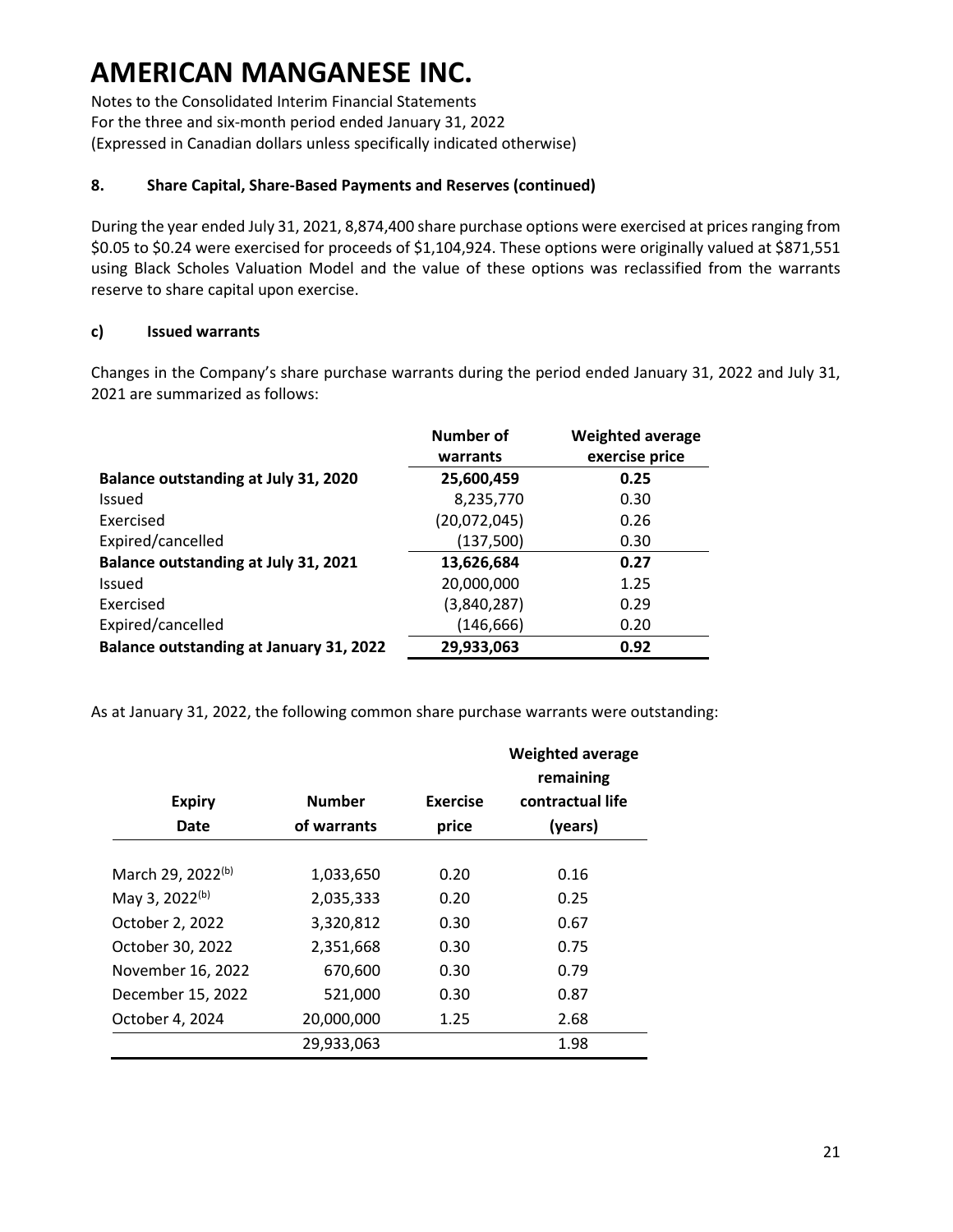Notes to the Consolidated Interim Financial Statements For the three and six-month period ended January 31, 2022 (Expressed in Canadian dollars unless specifically indicated otherwise)

#### **c) Issued warrants (continued)**

- (a) During the year ended July 31, 2020, the expiry dates of these warrants were extended by one year. The values of these warrants were recalculated using the Black Scholes Valuation Model at the dates of extension and a total value of \$485,653 was reallocated from share capital to the warrants reserve.
- (b) During the year ended July 31, 2021, the expiry dates of these warrants were extended by one year. The values of these warrants were recalculated using the Black Scholes Valuation Model at the dates of extension and a total value of \$267,063 was reallocated from share capital to the warrants reserve.

The fair values of warrants issued pursuant to private placements were estimated using the Black Scholes Valuation Model with the following assumptions used:

|                            | October 31, 2021 | 2021              |
|----------------------------|------------------|-------------------|
| Dividend yield             | $0.00\%$         | $0.00\%$          |
| <b>Expected volatility</b> | 150.0%           | 79.95-82.02%      |
| Risk-free interest rate    | 0.25%            | 0.24-0.27%        |
| Expected lives (years)     | 3.00             | 2.00              |
| Issue date fair value      | \$0.53           | \$0.0707-\$0.0816 |
|                            |                  |                   |

#### **d) Broker warrants**

Changes in the Company's broker warrants for the periods ended January 31, 2022 and July 31, 2021 are summarized as follows:

|                                                |           | Weighted       |
|------------------------------------------------|-----------|----------------|
|                                                | Number of | average        |
|                                                | warrants  | exercise price |
| Balance outstanding at July 31, 2021           | 0.00      | 0.00           |
| <b>Issued</b>                                  | 1,400,000 | 1.00           |
| <b>Balance outstanding at January 31, 2022</b> | 1,400,000 | 1.00           |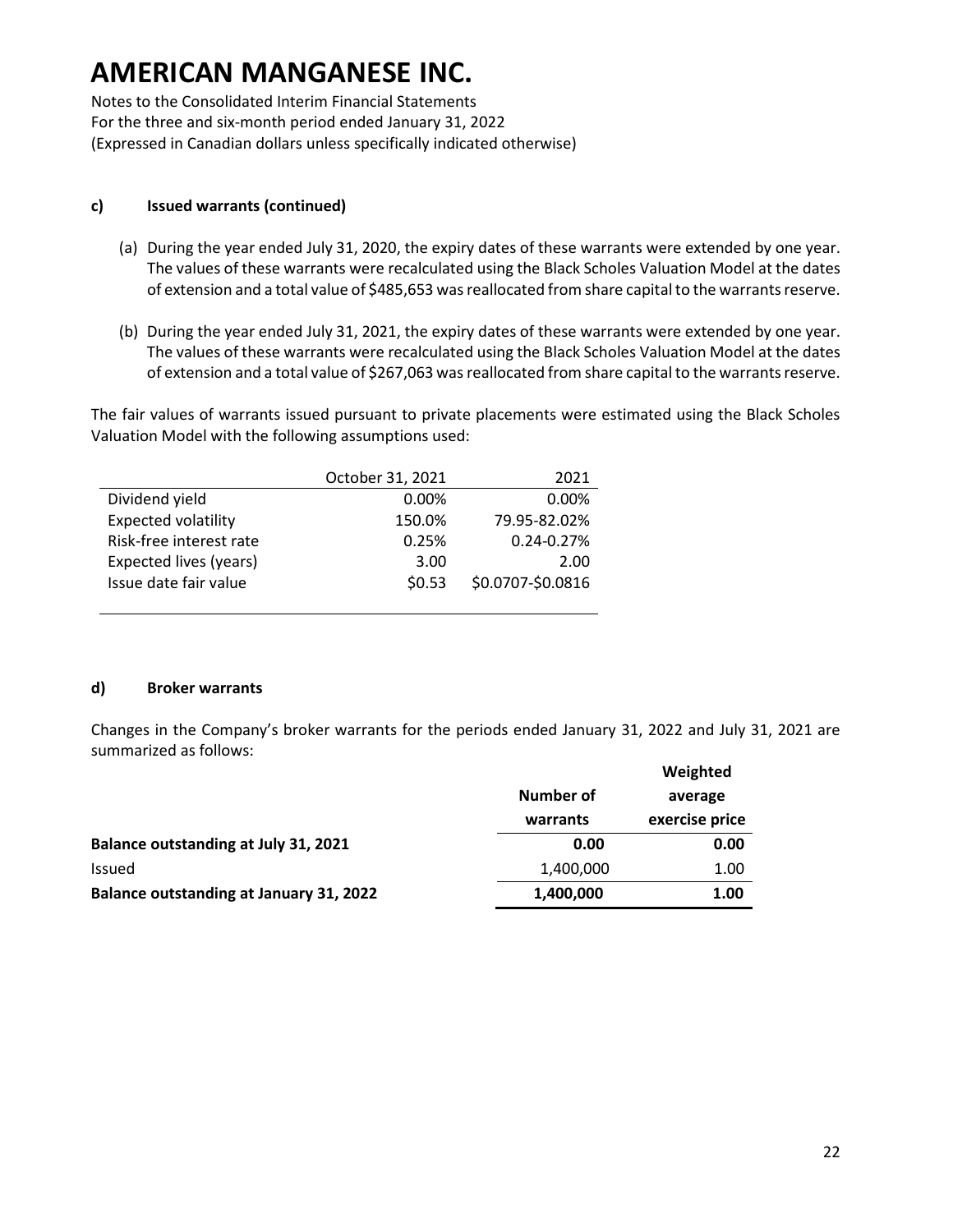Notes to the Consolidated Interim Financial Statements For the three and six-month period ended January 31, 2022 (Expressed in Canadian dollars unless specifically indicated otherwise)

### **8. Share Capital, Share-Based Payments and Reserves (continued)**

#### **e) Share-based payments**

In November 2016, the Company has adopted an incentive stock option plan, under the rules of the TSX-V pursuant to which it is authorized to grant stock options to executive officers, directors, employees and consultants, enabling them to acquire up to 27,148,600 shares of the Company. Under the stock option plan, the option exercise price of any option granted shall not be less than the discounted market price of the Company's common shares. If options are granted within 90 days of a distribution by prospectus, the minimum exercise price per share is the greater of the discounted market price and the share price paid by investors pursuant to the distribution. For the purposes of the stock option plan, the discounted market price is calculated in accordance with the policies of the TSX-V at the time of the grant of the options.

The options may be granted for a maximum term of 5 years and vest 25% on the date of grant and 25% every 6 months thereafter for 18 months. No individual may hold options to purchase common shares of the Company exceeding 5% of the total number of common shares outstanding. Pursuant to the policies of the TSX-V, shares issued upon the exercise of options are restricted from trading during the 4-month period subsequent to the exercise of options.

In August 2019, the Company granted 5,880,000 common share purchase options exercisable at a price of \$0.21 per share for five years.

In February 2021, the Company granted 1,000,000 common share purchase options exercisable at a price of \$1.99 per share for five years and 5,950,000 common share purchase options exercisable at a price of \$2.63 per share for five years.

The fair value of each option granted is estimated at the time of the grant using Black Scholes option pricing model with weighted average assumptions for grants as follows:

|                            | Year ended July 31, 2021 | Year ended July 31, 2020 |
|----------------------------|--------------------------|--------------------------|
| Dividend yield             | 0%                       | 0%                       |
| <b>Expected volatility</b> | 184.04%                  | 198.05%                  |
| Risk-free interest rate    | $0.57 - 0.58%$           | 1.35%                    |
| <b>Expected lives</b>      | 5.00                     | 5.00                     |
| Grant date fair value      | \$2.4292 - \$2.5408      | \$0.1848                 |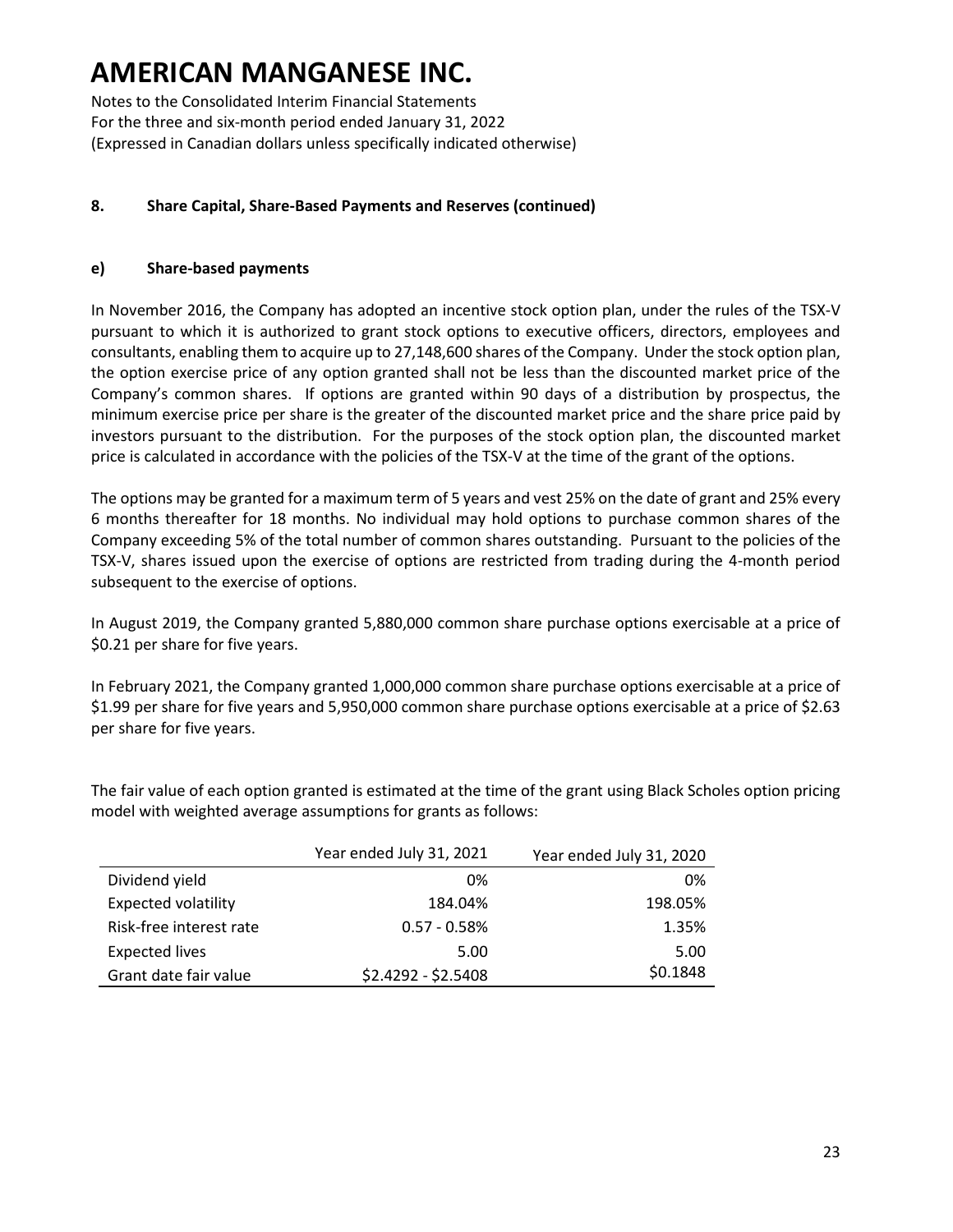Notes to the Consolidated Interim Financial Statements For the three and six-month period ended January 31, 2022 (Expressed in Canadian dollars unless specifically indicated otherwise)

### **8. Share Capital, Share-Based Payments and Reserves (continued)**

#### **e) Share-based payments (continued)**

Stock option transactions for the period ended January 31, 2022 and July 31, 2021 are as follows:

|                                            | Number of     |    | <b>Weighted average</b> |
|--------------------------------------------|---------------|----|-------------------------|
|                                            | options       |    | exercise price          |
| Balance outstanding as at July 31, 2020    | 21,250,000    | \$ | 0.18                    |
| Granted                                    | 6,950,000     | \$ | 2.54                    |
| Exercised                                  | (8,874,400)   | \$ | 0.13                    |
| Balance outstanding as at July 31, 2021    | 19,325,600    | \$ | 0.78                    |
| Exercised                                  | (3, 135, 300) | \$ | 0.19                    |
| Cancelled/Expired                          | (800,000)     | \$ | 0.20                    |
| Balance outstanding as at January 31, 2022 | 15,390,300    | Ś  | 0.92                    |

As at January 31, 2022, the following stock options were outstanding:

|                                  |               |    |                       | average          |
|----------------------------------|---------------|----|-----------------------|------------------|
|                                  |               |    |                       | remaining        |
| <b>Expiry</b>                    | <b>Number</b> |    |                       | contractual life |
| date                             | of options    |    | <b>Exercise price</b> | (years)          |
| June 8, 2023                     | 4,580,100     | \$ | 0.21                  | 1.35             |
| July 5, 2023                     | 180,000       | \$ | 0.24                  | 1.42             |
| August 2, 2024                   | 3,680,000     | \$ | 0.21                  | 2.50             |
| February 16, 2026 <sup>(a)</sup> | 1,000,000     | \$ | 1.00                  | 4.05             |
| February 17, 2026 <sup>(b)</sup> | 2,600,000     | \$ | 1.00                  | 4.05             |
| February 17, 2026                | 3,350,000     | \$ | 2.63                  | 4.05             |
|                                  | 15,390,300    |    |                       | 2.85             |

(a) Subsequent to July 31, 2021, the exercise price of these options was reduced from \$1.99 to \$1.00.

(b) Subsequent to July 31, 2021, the exercise price of these options was reduced from \$2.63 to \$1.00.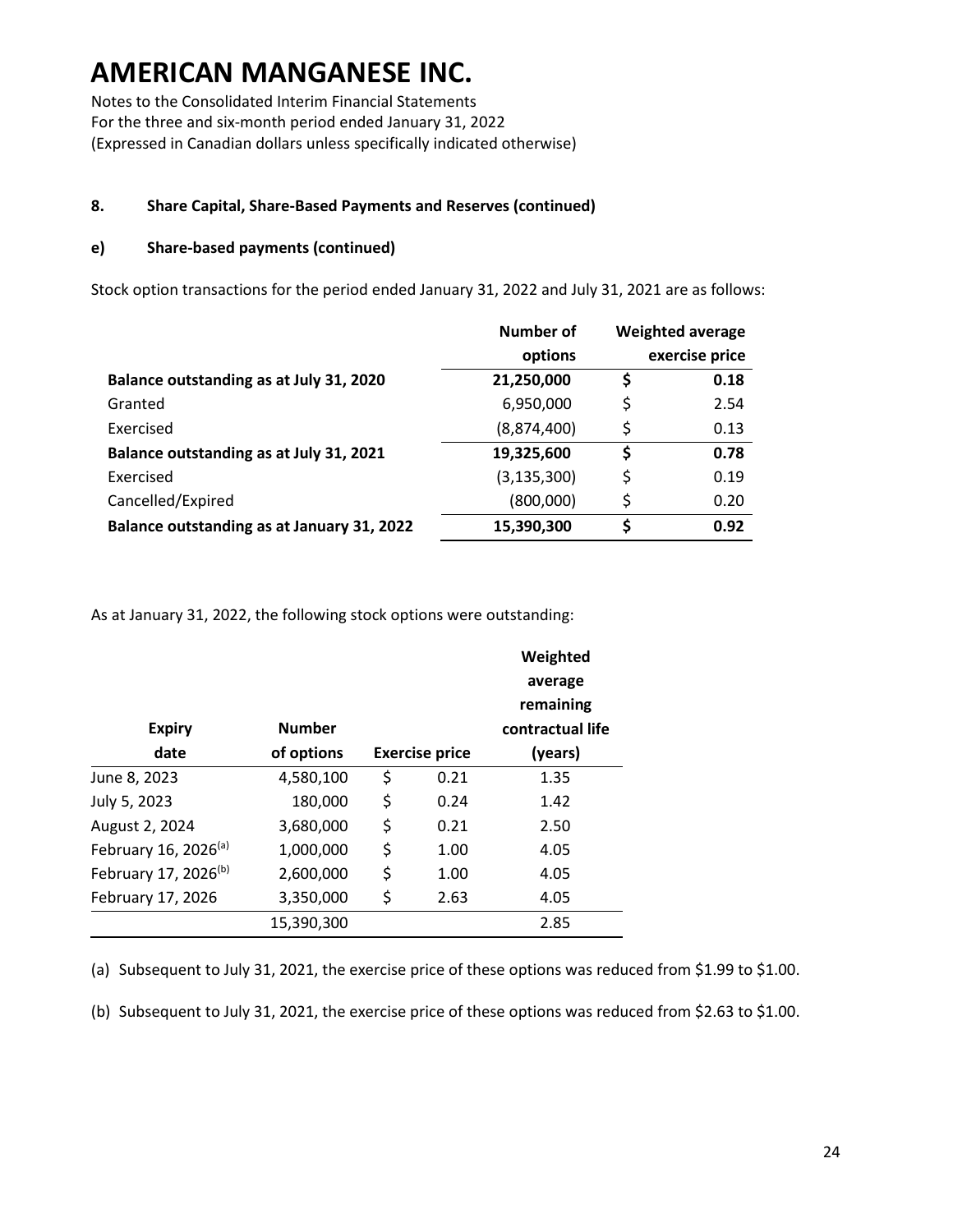Notes to the Consolidated Interim Financial Statements For the three and six-month period ended January 31, 2022 (Expressed in Canadian dollars unless specifically indicated otherwise)

#### **8. Share Capital, Share-Based Payments and Reserves (continued)**

#### **f) Share-based payments reserve**

The share-based payments reserve is used to recognize the fair value of share options granted to employees, including key management personnel, as part of their remuneration. When options are subsequently exercised, the fair value of such options in share-based payments reserve is credited to share capital.

### **g) Warrants reserve**

The warrants reserve is used to recognize the fair value of warrants issued. When warrants are subsequently exercised, the fair value of such warrants in warrants reserve is credited to share capital.

#### **h) Dilutive common shares**

For the period ended January 31, 2022, potentially dilutive common shares relating to share purchase warrants and options outstanding totalling 29,933,063 and 15,390,300 respectively (July 31, 2021 – 13,626,684 and 19,325,600), were not included in the computation of loss per share as the effect would be anti-dilutive.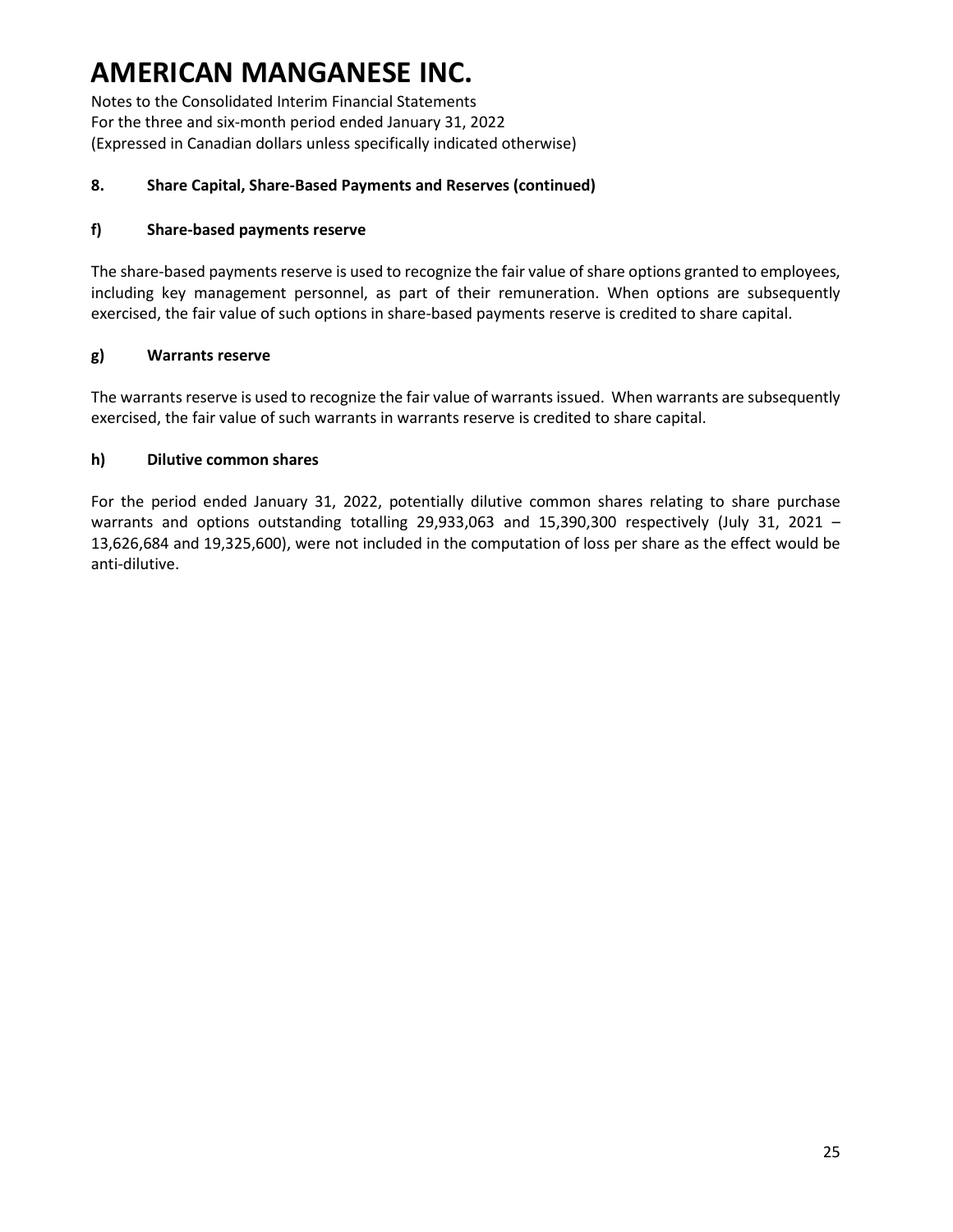Notes to the Consolidated Interim Financial Statements For the three and six-month period ended January 31, 2022 (Expressed in Canadian dollars unless specifically indicated otherwise)

#### **9. Administration Expenses**

General and administration expenses for the three and six -month period ended January 31, 2022 and 2021 consist of the following:

|                                | Six-Month ended |    | Three-Month ended |               |           |
|--------------------------------|-----------------|----|-------------------|---------------|-----------|
|                                | January 31      |    |                   | January 31    |           |
|                                | 2022            |    | 2021              | 2022          | 2021      |
| Amortization                   | \$              | \$ |                   | $\mathcal{S}$ | \$        |
| Bad debt expense               |                 |    |                   |               |           |
| Bank charges and interest      | 933             |    | 1,436             | 187           | 711       |
| Consulting fees                | 92,997          |    | 93,954            | 45,279        | 59,686    |
| Filing agent and transfer fees | 70,899          |    | 31,261            | 51,144        | 29,172    |
| Insurance                      | 10,705          |    | 7,346             | 5,671         | 3,781     |
| Loss on sale of shares         |                 |    |                   |               |           |
| Management fees                | 1,892           |    | 1,957             |               |           |
| Office and miscellaneous       | 22,197          |    | 14,956            | 5,214         | 485       |
| Office rent and property taxes | 7,314           |    | 5,430             | 3,657         | 2,715     |
| Professional fees              | 11,187          |    | 13,582            | 4,489         | 5,620     |
| Repairs and maintenance        |                 |    |                   |               |           |
| Research and development       | 1,936,496       |    | 368,220           | 848,579       | 111,204   |
| Shareholder communications     | 141,440         |    | 103,864           | 67,018        | 47,471    |
| Share-based payments           | 5,949,790       |    | 541,545           | 2,982,618     | 270,773   |
| Telephone                      | 2,036           |    | 1,992             | 1,091         | 1,003     |
| Travel                         | 7,016           |    | 73                | 6,434         | 618       |
| Wages and benefits             | 269,215         |    | 129,238           | 160,447       | 57,004    |
| Total                          | \$<br>8,524,119 | \$ | 1,314,854         | \$4,181,838   | \$590,243 |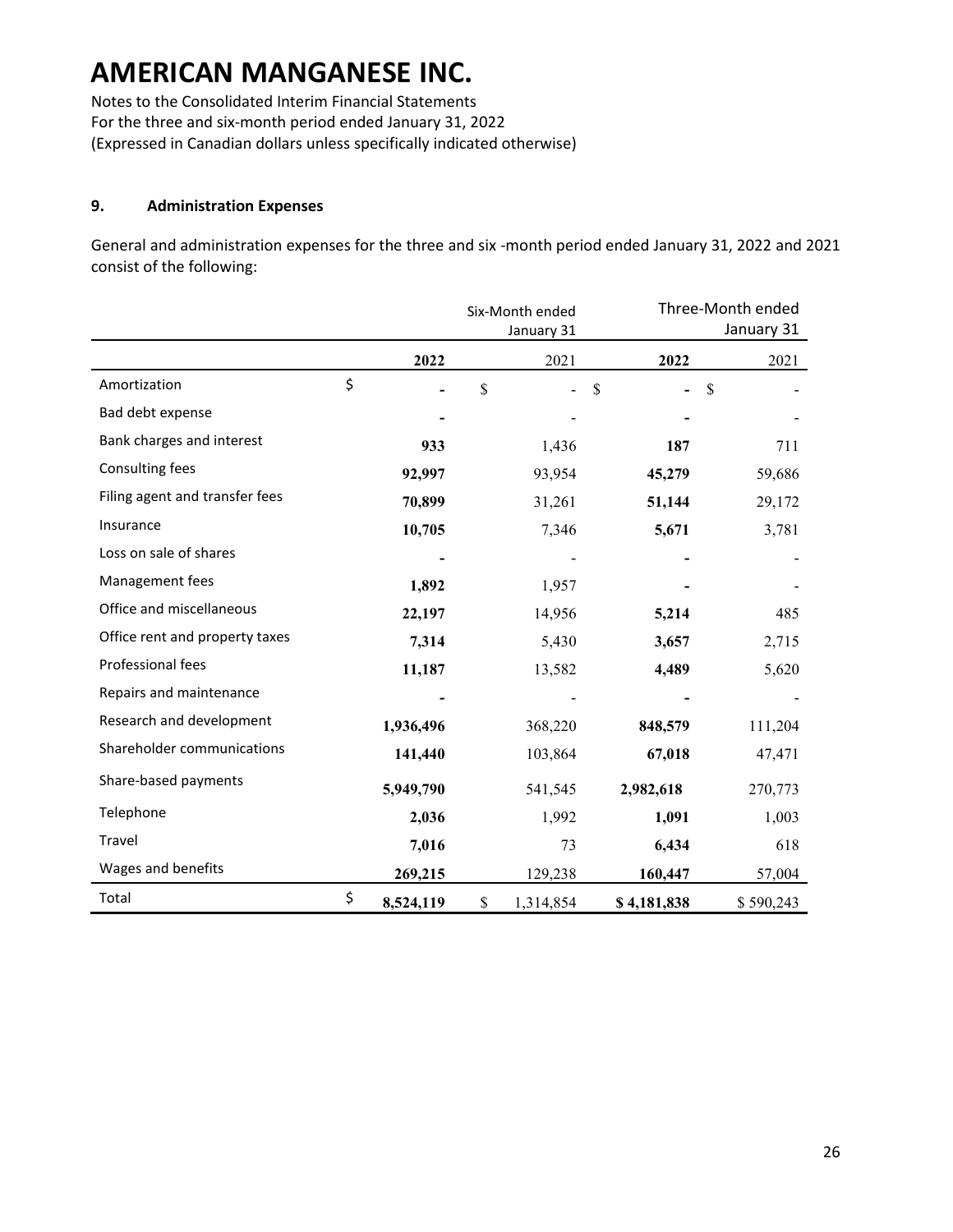Notes to the Consolidated Interim Financial Statements For the three and six-month period ended January 31, 2022 (Expressed in Canadian dollars unless specifically indicated otherwise)

#### **10. Financial Instruments and Financial Risk Management**

#### **a) Financial assets and liabilities by category**

The Company classifies its cash and cash equivalents, amounts receivable (excluding sales tax receivable), due from related parties and reclamation deposits as financial assets measured at amortized costs and its marketable securities as financial assets measured at fair value through profit or loss. Accounts payable and accrued liabilities and payable to related parties are classified as other financial liabilities measured at amortized cost.

As of January 31, 2022, the statement of financial position carrying amounts of these financial instruments closely approximate their fair values, except for accounts payable and accrued liabilities, and payable to related parties where the fair value may be less than carrying amounts due to liquidity risks.

### **b) Fair value**

The fair value of financial instruments is the amount of consideration that would be agreed upon in an arm's length transaction between knowledgeable, willing parties who are under no compulsion to act. Fair values are determined by reference to quoted market prices, as appropriate, in the most advantageous market for

that instrument to which the Company has immediate access. Where quoted market prices are not available, the Company uses the closing price of the most recent transaction for that instrument. In the absence of an active market, fair values are determined based on prevailing market rates for instruments with similar characteristics. The fair value of current financial instruments approximates their carrying values as long as they are short term in nature or bear interest at market rates.

#### **c) Fair value hierarchy**

Financial instruments that are held at fair value are categorized based on a valuation hierarchy which is determined by the valuation methodology utilized:

**Level 1** – quoted prices (unadjusted) in active markets for identical assets or liabilities.

Cash and cash equivalents and marketable securities are valued using a market approach based upon unadjusted quoted prices for identical assets in an active market obtained from securities exchanges.

**Level 2** – inputs other than quoted prices included within Level 1 that are observable for the asset or liability, either directly (that is, as prices) or indirectly (that is, derived from prices).

**Level 3** – inputs for the asset or liability that are not based on observable market data (unobservable inputs).

There were no transfers between levels 1, 2 and 3 during the periods ended October 31, 2021 and July 31, 2021.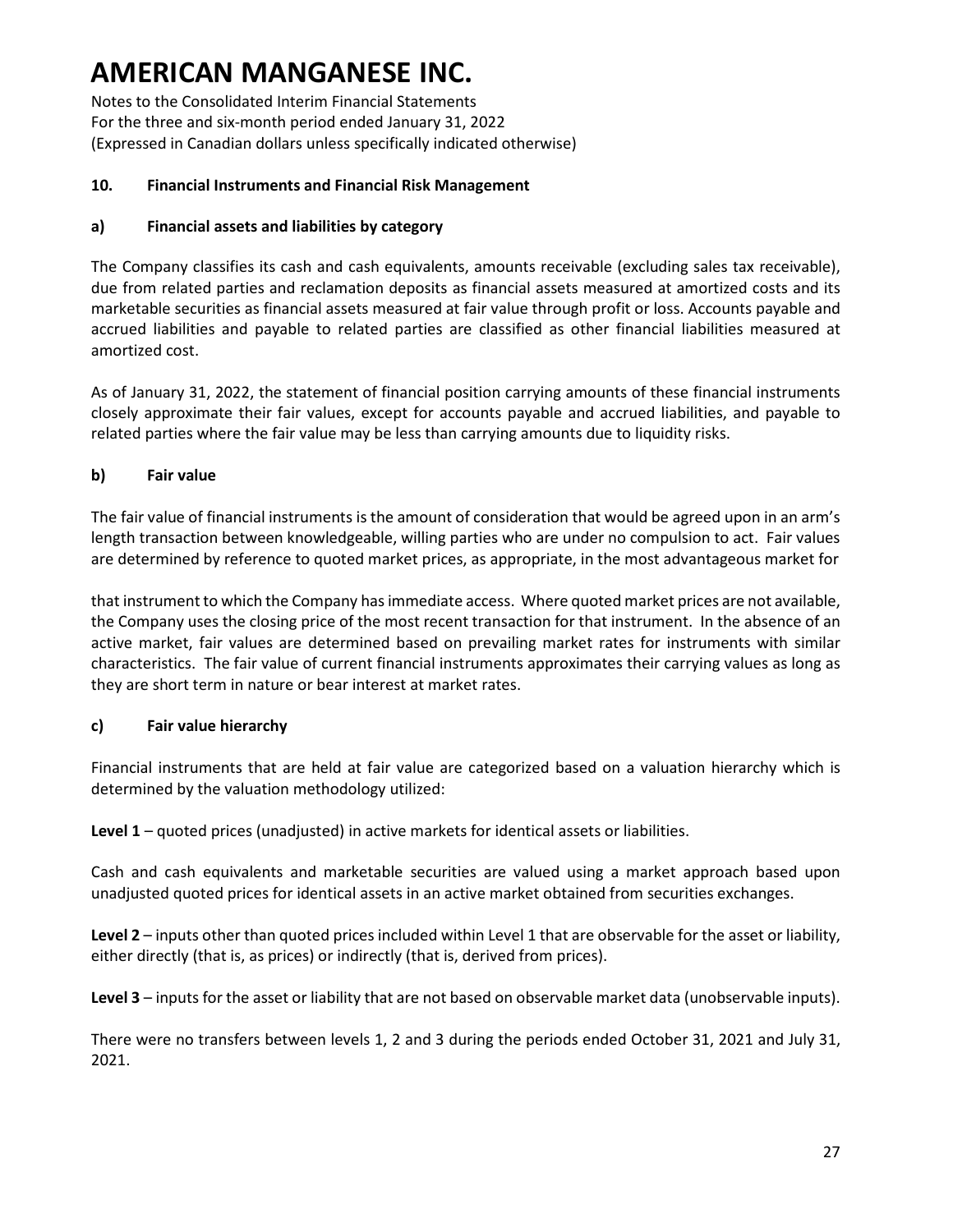Notes to the Consolidated Interim Financial Statements For the three and six-month period ended January 31, 2022 (Expressed in Canadian dollars unless specifically indicated otherwise)

#### **10 Financial Instruments and Financial Risk Management (continued)**

|                             | Fair value at January 31, 2022 |                          |         |  |  |
|-----------------------------|--------------------------------|--------------------------|---------|--|--|
|                             | Level 1                        | Level 2                  | Level 3 |  |  |
| <b>Financial assets</b>     |                                |                          |         |  |  |
| Cash                        | 23,308,265                     | $\overline{\phantom{0}}$ |         |  |  |
| Restricted cash equivalents | 23,000                         | $\overline{\phantom{0}}$ |         |  |  |
|                             | 23,331,265                     | $\overline{\phantom{0}}$ |         |  |  |
|                             |                                |                          |         |  |  |

|                             | Fair value at July 31, 2021 |                          |         |  |  |  |
|-----------------------------|-----------------------------|--------------------------|---------|--|--|--|
|                             | Level 1                     | Level 2                  | Level 3 |  |  |  |
| <b>Financial assets</b>     |                             |                          |         |  |  |  |
| Cash                        | 5,905,644                   | $\overline{\phantom{0}}$ |         |  |  |  |
| Restricted cash equivalents | 23,000                      | $\overline{\phantom{0}}$ | -       |  |  |  |
|                             | 5,928,644                   | $\overline{\phantom{0}}$ |         |  |  |  |

#### **d) Financial risk management**

The Company's Board of Directors has the overall responsibility for the establishment and oversight of the Company's risk management framework. The Company's risk management policies are established to identify and analyze the risks faced by the Company, to set appropriate risk limits and controls, and to monitor risks and adherence to limits. Risk management policies and systems are reviewed regularly to reflect changes in market conditions and in response to the Company's activities. Management regularly monitors compliance with the Company's risk management policies and procedures and reviews the adequacy of the risk management framework in relation to the risks faced by the Company.

In the normal course of operations, the Company is exposed to various risks such as interest rate, foreign exchange, credit and liquidity risks. To manage these risks, management determines what activities must be undertaken to minimize potential exposure to risks. The objectives of the Company in managing risks are as follows:

- Maintaining sound financial condition;
- Financing operations; and
- Ensuring liquidity to all operations.

There have been no changes in risks that have arisen or how the Company manages those risks during the period ended January 31, 2022 and July 31, 2021.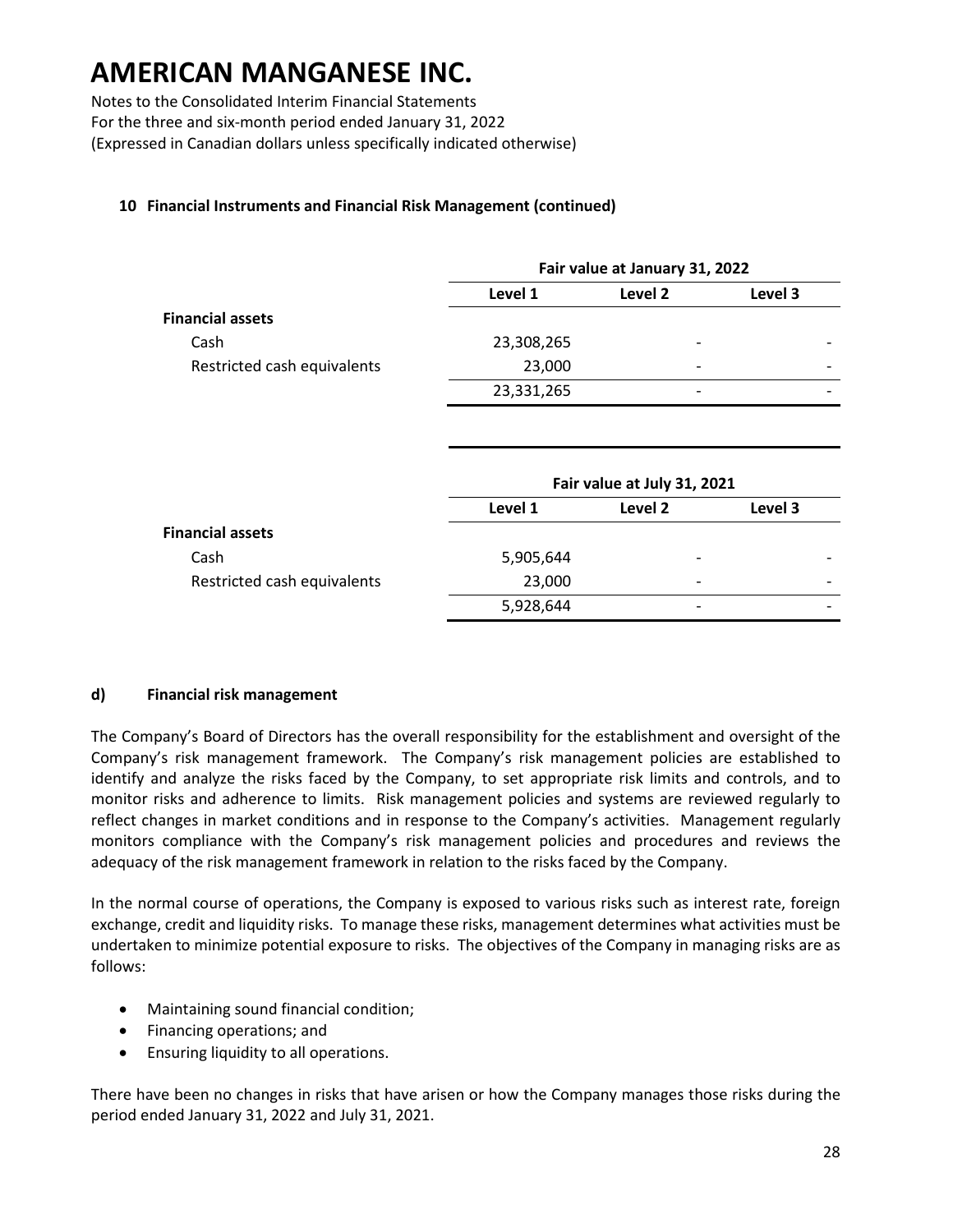Notes to the Consolidated Interim Financial Statements For the three and six-month period ended January 31, 2022 (Expressed in Canadian dollars unless specifically indicated otherwise)

### **10. Financial Instruments and Financial Risk Management (continued)**

#### **d) Financial risk management (continued)**

#### **(i) Interest rate risk**

The Company's interest rate risk arises primarily from the interest received on cash and cash equivalents, which is invested on a short-term basis to enable adequate liquidity for payment of operational and capital expenditures.

#### **(ii) Foreign currency risk**

The Company is exposed to foreign currency risk on fluctuations related to cash and cash equivalents, amounts receivable, reclamation deposits and accounts payable and accrued liabilities that are denominated in US dollars. As at October 31, 2021, total net monetary assets denominated in US dollars amounted totalled \$865,874 (\$655,055 USD). Sensitivity to a plus or minus 10% change in the foreign exchange rate would affect net loss and comprehensive loss by \$96,587 with all other variables remaining constant.

#### **(iii) Commodity price risk**

The value of the Company's exploration and evaluation assets are dependent on the price of manganese and the outlook for this mineral. Market prices for these metals historically have fluctuated widely and are affected by numerous factors outside the Company's control, including but not limited to, levels of worldwide production short term changes in supply and demand, industrial

and retail demand, as well as certain other factors related specifically to manganese. If manganese prices decline for a prolonged period below the cost of production, it may not be economically feasible to continue towards production.

#### **(iii) Credit risk**

Credit risk is the risk of loss if counterparties do not fulfill their contractual obligations. The Company's credit risk is primarily attributable to cash and cash equivalents and trade receivables. The Company limits its exposure to credit risk on cash and short-term investment as these financial instruments are held with major Canadian and international banks, from which management believes the risk of loss to be remote.

#### **(iv) Liquidity risk**

Liquidity risk is the risk that the Company will not be able to meet its financial obligations as they come due. The Company manages liquidity risk by maintaining cash and cash equivalents. Liquidity requirements are managed based on expected cash flow to ensure there is capital to meet short term and long-term obligations. As disclosed in Note 1, the ability of the Company to continue as a going concern is dependent on many factors. The Company's cash and cash equivalents is primarily invested in bank accounts and guaranteed investment certificates which are cashable on demand.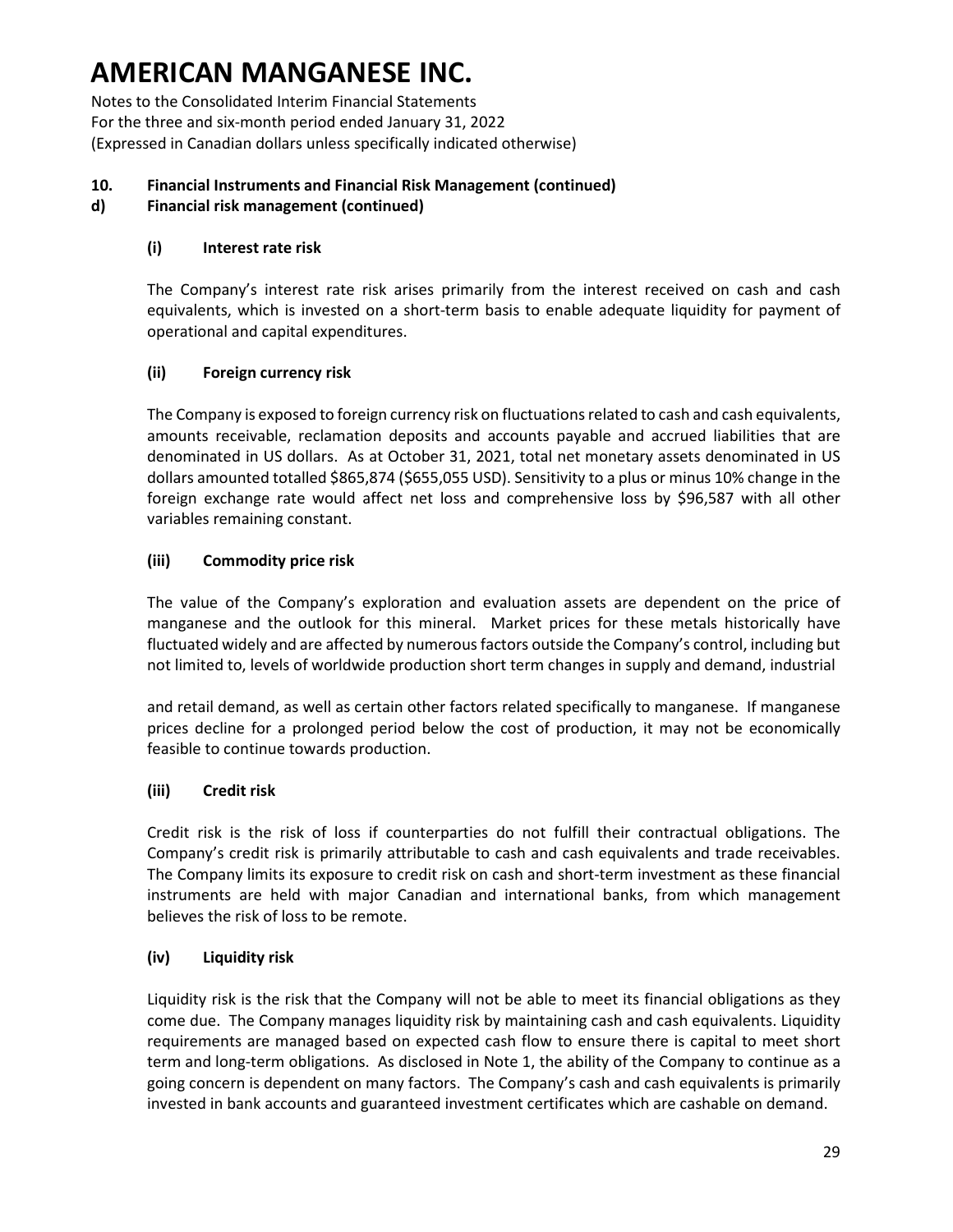Notes to the Consolidated Interim Financial Statements For the three and six-month period ended January 31, 2022 (Expressed in Canadian dollars unless specifically indicated otherwise)

### **11. Capital Management**

The Company classifies its share capital, share subscriptions received, share-based payments reserve and warrants reserve as capital, which at January 31, 2022 totalled \$86,351,525 (July 31, 2021 - \$60,777,903). When managing capital, the Company's objectives are to ensure the entity continues as a going concern as well as to maintain optimal returns to shareholders and benefits for other stakeholders. Management adjusts the capital structure as necessary in order to support the acquisition, exploration and development of mineral properties. The Board of Directors does not establish qualitative return on capital criteria for management, but rather relies on the expertise of the Company's management to sustain future development of the business. The properties in which the Company currently has an interest are in the exploration stage; as such the Company is dependent upon external financing to fund its activities. In order to carry out the planned exploration and pay for administrative costs, the Company will spend its existing working capital and raise additional amounts as needed. The Company will continue to assess new properties and seek to acquire an interest in additional properties if it feels there is sufficient geologic or economic potential and if it has adequate financial resources to do so. Management reviews its capital management approach on an ongoing basis and believes that this approach, given the relative size of the Company, is appropriate. There were no changes in the Company's approach to capital management during the period ended January 31, 2022 and July 31, 2021. The Company is not subject to any externally imposed capital requirements.

### **12. Segmented Information**

|                            |   | <b>January 31, 2022</b> |  |            |    | July 31, 2021 |    |                          |  |
|----------------------------|---|-------------------------|--|------------|----|---------------|----|--------------------------|--|
|                            |   | Canada                  |  | <b>USA</b> |    | Canada        |    | <b>USA</b>               |  |
| Current assets             |   | 23,484,298              |  | 38,444     | S  | 6,799,829     | \$ | 40,483                   |  |
| Non-current assets         |   | 682,870                 |  | 27,981     |    | 575,964       |    | 27,416                   |  |
| Total assets               |   | 24,167,168              |  | 66,425     |    | 7,375,793     | \$ | 67,899                   |  |
| <b>Current liabilities</b> | Ś | 33,442                  |  | $\sim 100$ | -S | 545,271       | Ŝ. |                          |  |
| <b>Total liabilities</b>   | Ś | 33.442                  |  | $\sim$     |    | 143,686       | \$ | $\overline{\phantom{0}}$ |  |

The Company operates in one segment – the exploration for and development of mineral property interests. Geographic information for the Company is as follows: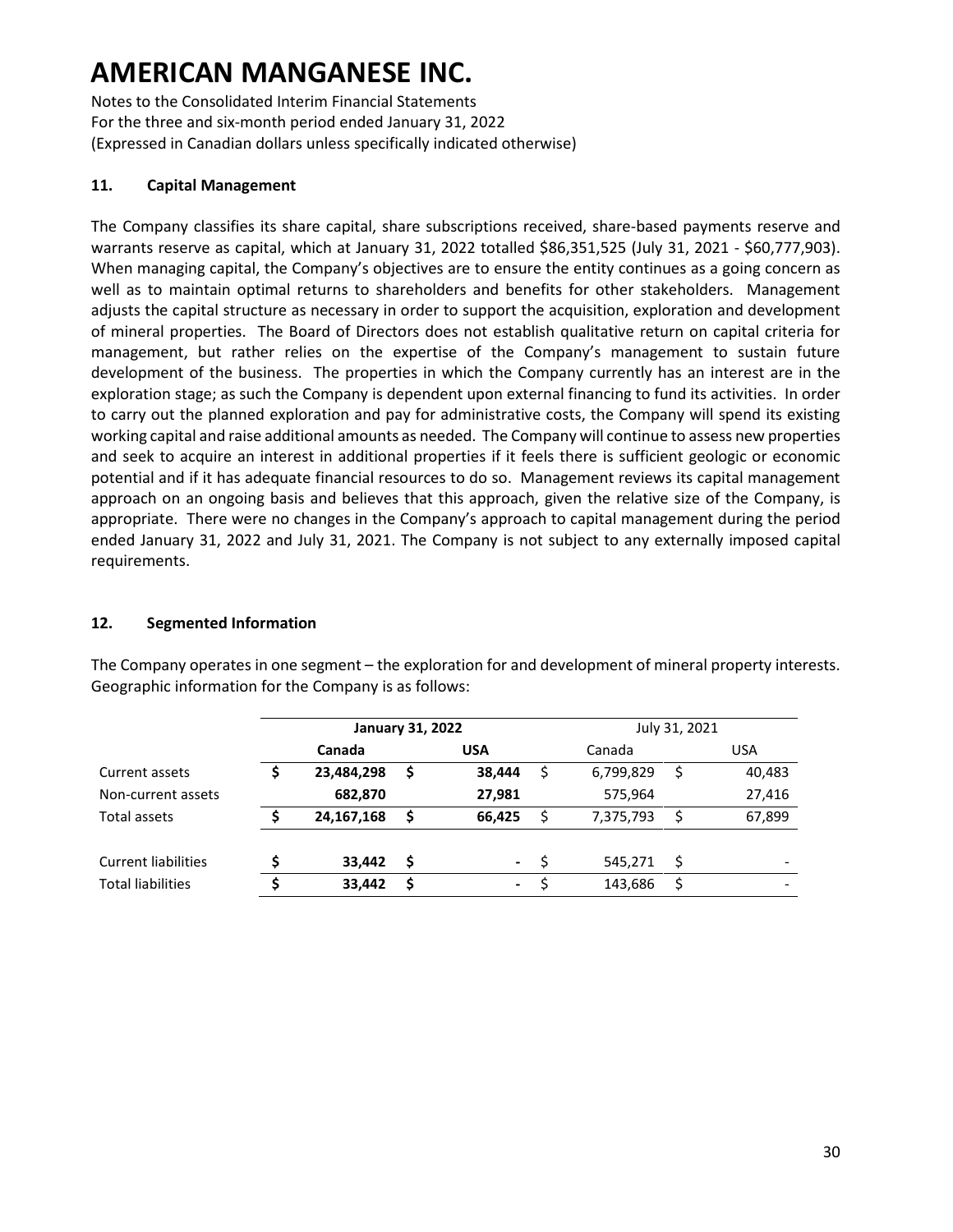Notes to the Consolidated Interim Financial Statements For the three and six-month period ended January 31, 2022 (Expressed in Canadian dollars unless specifically indicated otherwise)

#### **13. Income Taxes**

The income tax provision differs from income taxes, which would result from applying the expected tax rate to net loss before income taxes. The difference between the expected income tax expense and the actual income tax provision are summarized as follows:

|                                              |   | 2021         | 2020      |
|----------------------------------------------|---|--------------|-----------|
| Income (loss) before income taxes            | S | (13,064,156) | 375,126   |
| Statutory income tax rate                    |   | 26.99%       | 27.00%    |
| Expected income tax expense (recovery)       |   | (3,526,098)  | 101,284   |
|                                              |   |              |           |
| Differences resulting from:                  |   |              |           |
| Deductible and non-deductible items          |   | 3,091,965    | (374,666) |
| Change in deferred tax assets not recognized |   | 434,133      | 273,382   |
| Provision for income taxes                   |   |              |           |

Deferred income taxes reflect the tax effects of temporary differences between the carrying amount of assets and liabilities for financial reporting purposes. Deferred tax assets at July 31, 2020 and 2019 are comprised of the following:

|                                          | <b>July 31, 2021</b> | July 31, 2020   |
|------------------------------------------|----------------------|-----------------|
| Deferred income tax assets - Canada      |                      |                 |
| Non-capital loss carryforwards           | \$<br>5,779,080      | \$<br>5,249,340 |
| Fixed assets                             | 1,943                | 1,943           |
| <b>Financing costs</b>                   | 24,829               | 25,241          |
| Exploration and evaluation assets        | 771,275              | 814,230         |
| Capital loss carryforwards               | 3,430                | 295             |
|                                          | 6,580,557            | 6,091,049       |
| Deferred tax asset not recognized        | (6,580,557)          | (6,091,049)     |
| Net deferred tax asset                   | \$                   | \$              |
|                                          |                      |                 |
|                                          | July 31, 2021        | July 31, 2020   |
| Deferred income tax assets - US          |                      |                 |
| Non-capital loss carryforwards           | \$<br>154,770        | \$<br>201,960   |
| <b>Exploration and evaluation assets</b> | 2,684,287            | 3,451,226       |
|                                          | 2,839,057            | 3,653,186       |
| Deferred tax asset not recognized        | (2,839,057)          | (3,653,186)     |
| Net deferred tax asset                   | \$                   | \$              |